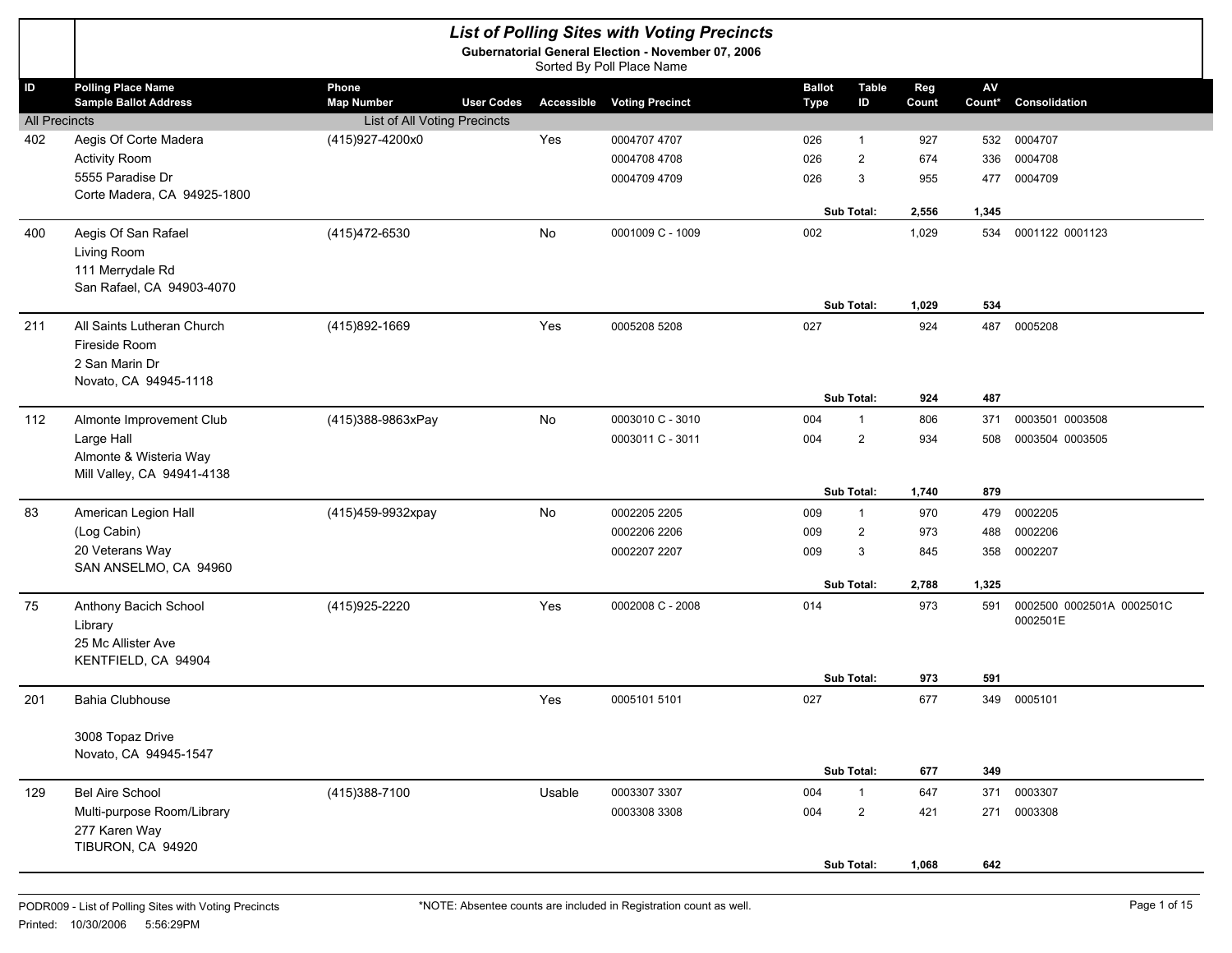| $\mathsf{ID}$        | <b>Polling Place Name</b><br><b>Sample Ballot Address</b> | Phone<br><b>Map Number</b>                | <b>User Codes</b> | <b>Accessible</b> | <b>Voting Precinct</b> | <b>Ballot</b><br><b>Type</b> | <b>Table</b><br>ID | Reg<br>Count | $\mathsf{AV}$<br>Count* | Consolidation   |
|----------------------|-----------------------------------------------------------|-------------------------------------------|-------------------|-------------------|------------------------|------------------------------|--------------------|--------------|-------------------------|-----------------|
| <b>All Precincts</b> |                                                           | List of All Voting Precincts              |                   |                   |                        |                              |                    |              |                         |                 |
| 349                  | Bel Marin Community Center                                | (415) 883-4222                            |                   | Yes               | 0005302 5302           | 027                          | $\mathbf{1}$       | 554          | 258                     | 0005302         |
|                      | Large Room                                                |                                           |                   |                   | 0005305 5305           | 027                          | 2                  | 515          | 218                     | 0005305         |
|                      | 4 Montego Key                                             |                                           |                   |                   |                        |                              |                    |              |                         |                 |
|                      | Novato, CA 94949-5301                                     |                                           |                   |                   |                        |                              |                    |              |                         |                 |
|                      |                                                           |                                           |                   |                   |                        |                              | Sub Total:         | 1,069        | 476                     |                 |
| 133                  | <b>Belvedere Community Center</b>                         | (415)789-9819xpay                         |                   | Yes               | 0003401 3401           | 004                          | $\mathbf{1}$       | 791          | 489                     | 0003401         |
|                      | Middle Room                                               |                                           |                   |                   | 0003402 3402           | 004                          | $\overline{2}$     | 775          | 469                     | 0003402         |
|                      | Community Road                                            |                                           |                   |                   |                        |                              |                    |              |                         |                 |
|                      | Belvedere, CA 94920                                       |                                           |                   |                   |                        |                              |                    |              |                         |                 |
|                      |                                                           |                                           |                   |                   |                        |                              | Sub Total:         | 1,566        | 958                     |                 |
| 334                  | <b>Bennett House</b>                                      | (415) 457-7318                            |                   | Yes               | 0002005 C - 2005       | 010                          | $\mathbf{1}$       | 475          | 272                     | 0002209A        |
|                      | Community Room/1st Floor<br>Claus Dr & Taylor Dr          |                                           |                   |                   | 0002305 2305           | 012                          | $\overline{2}$     | 818          | 367                     | 0002305         |
|                      | FAIRFAX, CA 94930                                         |                                           |                   |                   |                        |                              |                    |              |                         |                 |
|                      |                                                           |                                           |                   |                   |                        |                              | Sub Total:         | 1,293        | 639                     |                 |
| 169                  | <b>Bolinas Community Center</b>                           | (415)868-2128                             |                   | Yes               | 0004306 4306           | 025                          | $\mathbf{1}$       | 605          | 262                     | 0004306         |
|                      | Main Hall                                                 |                                           |                   |                   | 0004307 4307           | 025                          | 2                  | 428          | 162                     | 0004307         |
|                      | Wharf Rd                                                  |                                           |                   |                   |                        |                              |                    |              |                         |                 |
|                      | Bolinas, CA 94924                                         |                                           |                   |                   |                        |                              |                    |              |                         |                 |
|                      |                                                           |                                           |                   |                   |                        |                              | Sub Total:         | 1,033        | 424                     |                 |
| 356                  | Cape Marin                                                | $\rightarrow$<br>$\sim 1000$ km s $^{-1}$ |                   | Yes               | 0002103 2103           | 007                          | $\mathbf{1}$       | 570          | 325                     | 0002103         |
|                      | Club House                                                |                                           |                   |                   | 0002104 2104           | 007                          | 2                  | 782          | 445                     | 0002104         |
|                      | Laderman Lane                                             |                                           |                   |                   |                        |                              |                    |              |                         |                 |
|                      | Greenbrae, CA 94904-2482                                  |                                           |                   |                   |                        |                              | Sub Total:         | 1,352        | 770                     |                 |
| 97                   | <b>Carpenters Union Hall</b>                              | (415) 453-9236                            |                   | Yes               | 0002020 C - 2020       | 002                          | $\mathbf{1}$       | 945          | 520                     | 0002904 0002905 |
|                      | Large Hall                                                |                                           |                   |                   | 0002903 2903           | 001                          | $\overline{2}$     | 436          | 227                     | 0002903         |
|                      | 647 Lindaro St                                            |                                           |                   |                   | 0002906 2906           | 002                          | 3                  | 458          | 197                     | 0002906         |
|                      | San Rafael, CA 94901-3960                                 |                                           |                   |                   |                        |                              |                    |              |                         |                 |
|                      |                                                           |                                           |                   |                   |                        |                              | Sub Total:         | 1,839        | 944                     |                 |
| 8                    | Christ Presbyterian Church                                | (415) 479-2712                            |                   | Yes               | 0001004 C - 1004       | 002                          | $\mathbf{1}$       | 937          | 472                     | 0001108 0001116 |
|                      | Sanctuary                                                 |                                           |                   |                   | 0001005 C - 1005       | 002                          | $\overline{2}$     | 966          | 503                     | 0001109 0001115 |
|                      | 620 Del Ganado Rd                                         |                                           |                   |                   | 0001113 1113           | 002                          | 3                  | 937          | 529                     | 0001113         |
|                      | SAN RAFAEL, CA 94903                                      |                                           |                   |                   |                        |                              |                    |              |                         |                 |
|                      |                                                           |                                           |                   |                   |                        |                              | Sub Total:         | 2,840        | 1,504                   |                 |
| 354                  | Contempo Marin                                            | (415)479-6816                             |                   | Yes               | 0001114 1114           | 002                          | $\mathbf{1}$       | 703          | 470                     | 0001114         |
|                      | Main Room                                                 |                                           |                   |                   | 0001125 1125           | 002                          | $\overline{2}$     | 649          | 312                     | 0001125         |
|                      | 400 Yosemite Rd<br>San Rafael, CA 94903-2232              |                                           |                   |                   |                        |                              |                    |              |                         |                 |
|                      |                                                           |                                           |                   |                   |                        |                              | Sub Total:         | 1,352        | 782                     |                 |
| 287                  | Corte Madera Recreation Center                            | (415) 927-5072                            |                   | Usable            | 0004012 C - 4012       | 026                          | $\mathbf{1}$       | 801          | 366                     | 0004700 0004706 |
|                      | Main Hall                                                 |                                           |                   |                   | 0004013 C - 4013       | 026                          | $\overline{c}$     | 905          | 456                     | 0004701 0004702 |
|                      | Tamalpais Dr                                              |                                           |                   |                   | 0004014 C - 4014       | 026                          | 3                  | 853          | 461                     | 0004704 0004705 |
|                      | Corte Madera, CA 94925-1561                               |                                           |                   |                   |                        |                              |                    |              |                         |                 |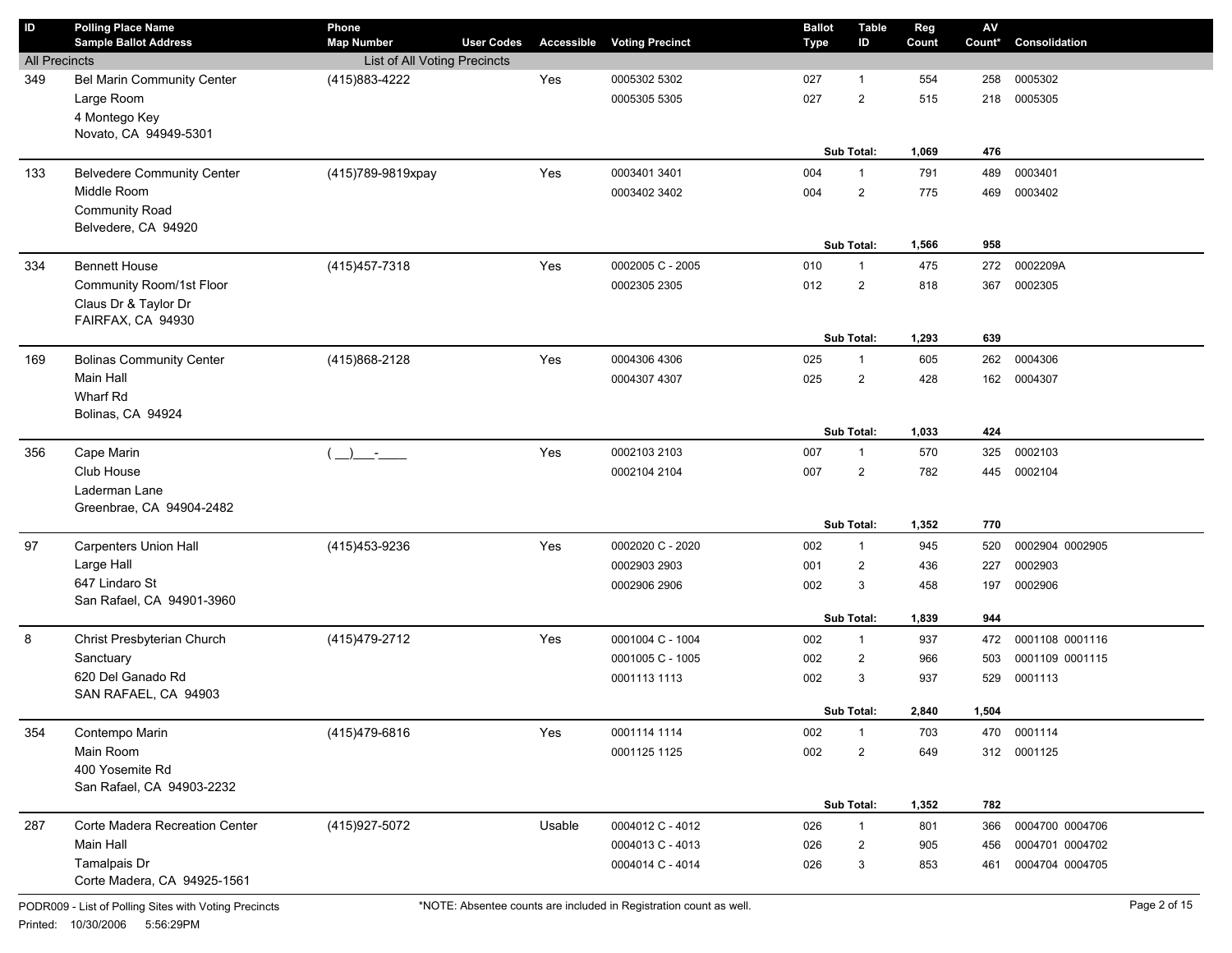| $\mathsf{ID}$        | <b>Polling Place Name</b>        | Phone                               |                   |            |                        | <b>Ballot</b> | <b>Table</b>    | Reg          | $\mathsf{AV}$ |                                |
|----------------------|----------------------------------|-------------------------------------|-------------------|------------|------------------------|---------------|-----------------|--------------|---------------|--------------------------------|
|                      | <b>Sample Ballot Address</b>     | <b>Map Number</b>                   | <b>User Codes</b> | Accessible | <b>Voting Precinct</b> | <b>Type</b>   | ID              | Count        | Count*        | Consolidation                  |
| <b>All Precincts</b> |                                  | List of All Voting Precincts        |                   |            |                        | 026           |                 |              |               |                                |
|                      |                                  |                                     |                   |            | 0004703 4703           |               | 4<br>Sub Total: | 637<br>3,196 | 296<br>1,579  | 0004703                        |
| 124                  | Del Mar School                   |                                     |                   | Yes        | 0003302 3302           | 004           |                 | 987          |               | 583 0003302                    |
|                      | Library                          | (415)435-1468xschl<br>Christine/ofc |                   |            |                        |               |                 |              |               |                                |
|                      | 105 Avenida Miraflores           |                                     |                   |            |                        |               |                 |              |               |                                |
|                      | Tiburon, CA 94920                |                                     |                   |            |                        |               |                 |              |               |                                |
|                      |                                  |                                     |                   |            |                        |               | Sub Total:      | 987          | 583           |                                |
| 413                  | <b>Embassy Suites Hotel</b>      |                                     |                   | Usable     | 0001007 C - 1007       | 002           |                 | 986          | 484           | 0001112 0001126                |
|                      | Tiburon Room                     |                                     |                   |            |                        |               |                 |              |               |                                |
|                      | 101 Mc Innis Parkway             |                                     |                   |            |                        |               |                 |              |               |                                |
|                      | San Rafael, CA 94903             |                                     |                   |            |                        |               |                 |              |               |                                |
|                      |                                  |                                     |                   |            |                        |               | Sub Total:      | 986          | 484           |                                |
| 114                  | Episcopal Church Of Our Savior   | (415) 388-1907                      |                   | Yes        | 0003004 C - 3004       | 020           |                 | 972          | 506           | 0003205 0003206                |
|                      | Lovell Entrance - Fireside Room  |                                     |                   |            |                        |               |                 |              |               |                                |
|                      | 10 Old Mill St                   |                                     |                   |            |                        |               |                 |              |               |                                |
|                      | MILL VALLEY, CA 94941            |                                     |                   |            |                        |               |                 |              |               |                                |
|                      |                                  |                                     |                   |            |                        |               | Sub Total:      | 972          | 506           |                                |
| 268                  | Fairfax Regional Library         | (415) 453-4517                      |                   | Usable     | 0002304 2304           | 011           |                 | 947          | 421           | 0002304                        |
|                      | <b>Meeting Room</b>              |                                     |                   |            |                        |               |                 |              |               |                                |
|                      | 2097 Sir Francis Drake Blvd      |                                     |                   |            |                        |               |                 |              |               |                                |
|                      | Fairfax, CA 94930-1115           |                                     |                   |            |                        |               |                 |              |               |                                |
|                      |                                  |                                     |                   |            |                        |               | Sub Total:      | 947          | 421           |                                |
| 267                  | Fairfax Women's Club             | (415) 453-1584                      |                   | Yes        | 0002301 2301           | 011           | $\mathbf{1}$    | 832          | 364           | 0002301                        |
|                      | Main Room                        |                                     |                   |            | 0002302 2302           | 011           | $\overline{2}$  | 890          | 410           | 0002302                        |
|                      | 46 Park Rd                       |                                     |                   |            | 0002303 2303           | 011           | 3               | 874          | 337           | 0002303                        |
|                      | FAIRFAX, CA 94930                |                                     |                   |            |                        |               | Sub Total:      | 2,596        | 1,111         |                                |
| 4                    | First Presbyterian Church        | (415)459-9770xpay                   |                   | Yes        | 0001002 C - 1002       | 001           | $\mathbf{1}$    | 485          | 234           | 0001103B                       |
|                      | Canoles Hall (enter Mission Ave) |                                     |                   |            | 0001003 C - 1003       | 002           | $\overline{2}$  | 940          | 540           | 0001104 0001105                |
|                      | 1510 5th Ave                     |                                     |                   |            | 0002907 2907           | 002           | 3               | 695          | 278           | 0002907                        |
|                      | San Rafael, CA 94901             |                                     |                   |            |                        |               |                 |              |               |                                |
|                      |                                  |                                     |                   |            |                        |               | Sub Total:      | 2,120        | 1,052         |                                |
| 30                   | Glenwood School                  | (415) 485-2430                      |                   | Yes        | 0001014 C - 1014       | 002           |                 | 881          |               | 474 0001208 0001209            |
|                      | Library                          |                                     |                   |            |                        |               |                 |              |               |                                |
|                      | 25 Castlewood Dr                 |                                     |                   |            |                        |               |                 |              |               |                                |
|                      | SAN RAFAEL, CA 94901             |                                     |                   |            |                        |               |                 |              |               |                                |
|                      |                                  |                                     |                   |            |                        |               | Sub Total:      | 881          | 474           |                                |
| 19                   | Golden Hinde                     | (415)491-9645                       |                   | Yes        | 0001023 C - 1023       | 003           | 1               | 327          |               | 218 0001701A 0001701B 0001701C |
|                      | Recreation Room                  |                                     |                   |            | 0001124 1124           | 002           | $\mathbf{2}$    | 837          |               | 486 0001124                    |
|                      | 5 Golden Hinde Blv               |                                     |                   |            |                        |               |                 |              |               |                                |
|                      | SAN RAFAEL, CA 94903             |                                     |                   |            |                        |               |                 |              |               |                                |
|                      |                                  |                                     |                   |            |                        |               | Sub Total:      | 1,164        | 704           |                                |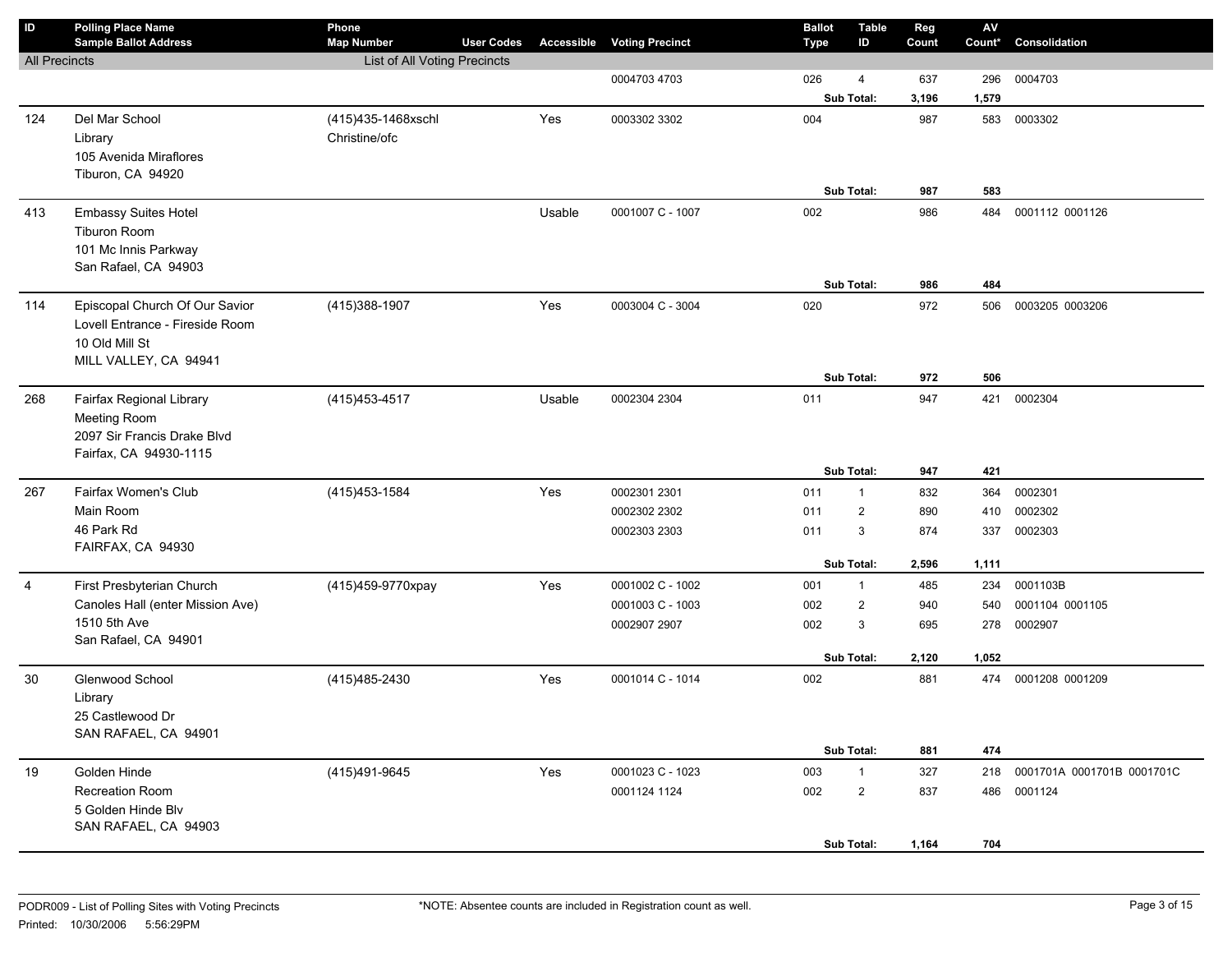| ID                   | <b>Polling Place Name</b><br><b>Sample Ballot Address</b> | Phone<br><b>Map Number</b>   | <b>User Codes</b> | <b>Accessible</b> | <b>Voting Precinct</b> | <b>Ballot</b><br><b>Type</b> | <b>Table</b><br>ID | Reg<br>Count | $\mathsf{A}\mathsf{V}$<br>Count* | Consolidation                                   |
|----------------------|-----------------------------------------------------------|------------------------------|-------------------|-------------------|------------------------|------------------------------|--------------------|--------------|----------------------------------|-------------------------------------------------|
| <b>All Precincts</b> |                                                           | List of All Voting Precincts |                   |                   |                        |                              |                    |              |                                  |                                                 |
| 401                  | Hamilton Arts Center                                      |                              |                   | Yes               | 0005227 5227           | 027                          | 1                  | 810          | 454                              | 0005227                                         |
|                      | War Room 2nd Floor                                        |                              |                   |                   | 0005228 5228           | 027                          | $\overline{2}$     | 557          | 285                              | 0005228                                         |
|                      | 500 Palm Dr                                               |                              |                   |                   |                        |                              |                    |              |                                  |                                                 |
|                      | Novato, CA 94949-5004                                     |                              |                   |                   |                        |                              |                    |              |                                  |                                                 |
|                      |                                                           |                              |                   |                   |                        |                              | Sub Total:         | 1,367        | 739                              |                                                 |
| 370                  | Hill Community Room                                       |                              |                   | Yes               | 0005203 5203           | 027                          | $\mathbf{1}$       | 756          | 359                              | 0005203                                         |
|                      | Behind Margaret Todd Sr Center                            |                              |                   |                   | 0005204 5204           | 027                          | $\overline{2}$     | 702          | 375                              | 0005204                                         |
|                      | 1560 Hill Road                                            |                              |                   |                   |                        |                              |                    |              |                                  |                                                 |
|                      | Novato, CA 94947-4002                                     |                              |                   |                   |                        |                              |                    |              |                                  |                                                 |
|                      |                                                           |                              |                   |                   |                        |                              | Sub Total:         | 1,458        | 734                              |                                                 |
| 163                  | Homestead Valley Community Ctr                            | (415)381-4451                |                   | Yes               | 0004010 C - 4010       | 004                          | $\mathbf{1}$       | 856          | 438                              | 0004303 0004304                                 |
|                      | <b>Upstairs Meeting Room</b>                              |                              |                   |                   | 0004300 4300           | 004                          | $\overline{2}$     | 719          | 387                              | 0004300                                         |
|                      | 315 Montford Ave                                          |                              |                   |                   |                        |                              |                    |              |                                  |                                                 |
|                      | MILL VALLEY, CA 94941                                     |                              |                   |                   |                        |                              |                    |              |                                  |                                                 |
|                      |                                                           |                              |                   |                   |                        |                              | Sub Total:         | 1,575        | 825                              |                                                 |
| 218                  | Ignacio Hills Apartments                                  | (415)883-7801                |                   | Usable            | 0005215 5215           | 027                          | 1                  | 969          | 487                              | 0005215                                         |
|                      | Clubhouse                                                 |                              |                   |                   | 0005301 5301           | 027                          | $\overline{2}$     | 802          | 472                              | 0005301                                         |
|                      | 431 Ignacio Blvd                                          |                              |                   |                   |                        |                              |                    |              |                                  |                                                 |
|                      | NOVATO, CA 94949                                          |                              |                   |                   |                        |                              |                    |              |                                  |                                                 |
|                      |                                                           |                              |                   |                   |                        |                              | Sub Total:         | 1,771        | 959                              |                                                 |
| 307                  | <b>Inverness Fire House</b>                               | (415) 669-1414               |                   | No                | 0004103 4103           | 022                          |                    | 630          | 291                              | 0004103                                         |
|                      | Conference Room                                           |                              |                   |                   |                        |                              |                    |              |                                  |                                                 |
|                      | 50 Inverness Way                                          |                              |                   |                   |                        |                              |                    |              |                                  |                                                 |
|                      | INVERNESS, CA 94937                                       |                              |                   |                   |                        |                              |                    |              |                                  |                                                 |
|                      |                                                           |                              |                   |                   |                        |                              | Sub Total:         | 630          | 291                              |                                                 |
| 77                   | Kentfield Fire Station                                    | (415) 453-3263               |                   | Yes               | 0002010 C - 2010       | 014                          |                    | 991          | 496                              | 0002502 0002503                                 |
|                      | Engine Room                                               |                              |                   |                   |                        |                              |                    |              |                                  |                                                 |
|                      | 1004 Sir Francis Drake Blvd                               |                              |                   |                   |                        |                              |                    |              |                                  |                                                 |
|                      | KENTFIELD, CA 94904                                       |                              |                   |                   |                        |                              |                    |              |                                  |                                                 |
|                      |                                                           |                              |                   |                   |                        |                              | Sub Total:         | 991          | 496                              |                                                 |
| 319                  | Korean Presbyterian Church                                | (415) 472-2819               |                   | Yes               | 0001016 C - 1016       | 003                          |                    | 831          | 370                              | 0001503 0001504A 0001504B                       |
|                      | Class Room                                                |                              |                   |                   |                        |                              |                    |              |                                  | 0001504C 0001504D<br>0001504E 0001504F 0001504G |
|                      | 635 Adrian Way                                            |                              |                   |                   |                        |                              |                    |              |                                  | 0001504H 0001504J 0001504K                      |
|                      | San Rafael, CA 94903                                      |                              |                   |                   |                        |                              |                    |              |                                  | 0001504L 0001504M                               |
|                      |                                                           |                              |                   |                   |                        |                              | Sub Total:         | 831          | 370                              |                                                 |
| 199                  | Larkspur Courts Condominiums                              | (415)461-7004                |                   | Usable            | 0004806 4806           | 008                          |                    | 401          |                                  | 142 0004806                                     |
|                      | Clubhouse                                                 |                              |                   |                   |                        |                              |                    |              |                                  |                                                 |
|                      | 100 Old Quarry Road                                       |                              |                   |                   |                        |                              |                    |              |                                  |                                                 |
|                      | Larkspur, CA 94939-2201                                   |                              |                   |                   |                        |                              |                    |              |                                  |                                                 |
|                      |                                                           |                              |                   |                   |                        |                              | Sub Total:         | 401          | 142                              |                                                 |
| 193                  | Larkspur Recreation Department                            | (415)927-6980x2255           |                   | Yes               | 0002107 2107           | 008                          | 1                  | 490          | 252                              | 0002107                                         |
|                      | Larkspur Community Room                                   |                              |                   |                   | 0004800 4800           | 008                          | $\overline{c}$     | 516          | 309                              | 0004800                                         |
|                      | 240 Doherty Drive                                         |                              |                   |                   |                        |                              |                    |              |                                  |                                                 |
|                      | Larkspur, CA 94939                                        |                              |                   |                   |                        |                              |                    |              |                                  |                                                 |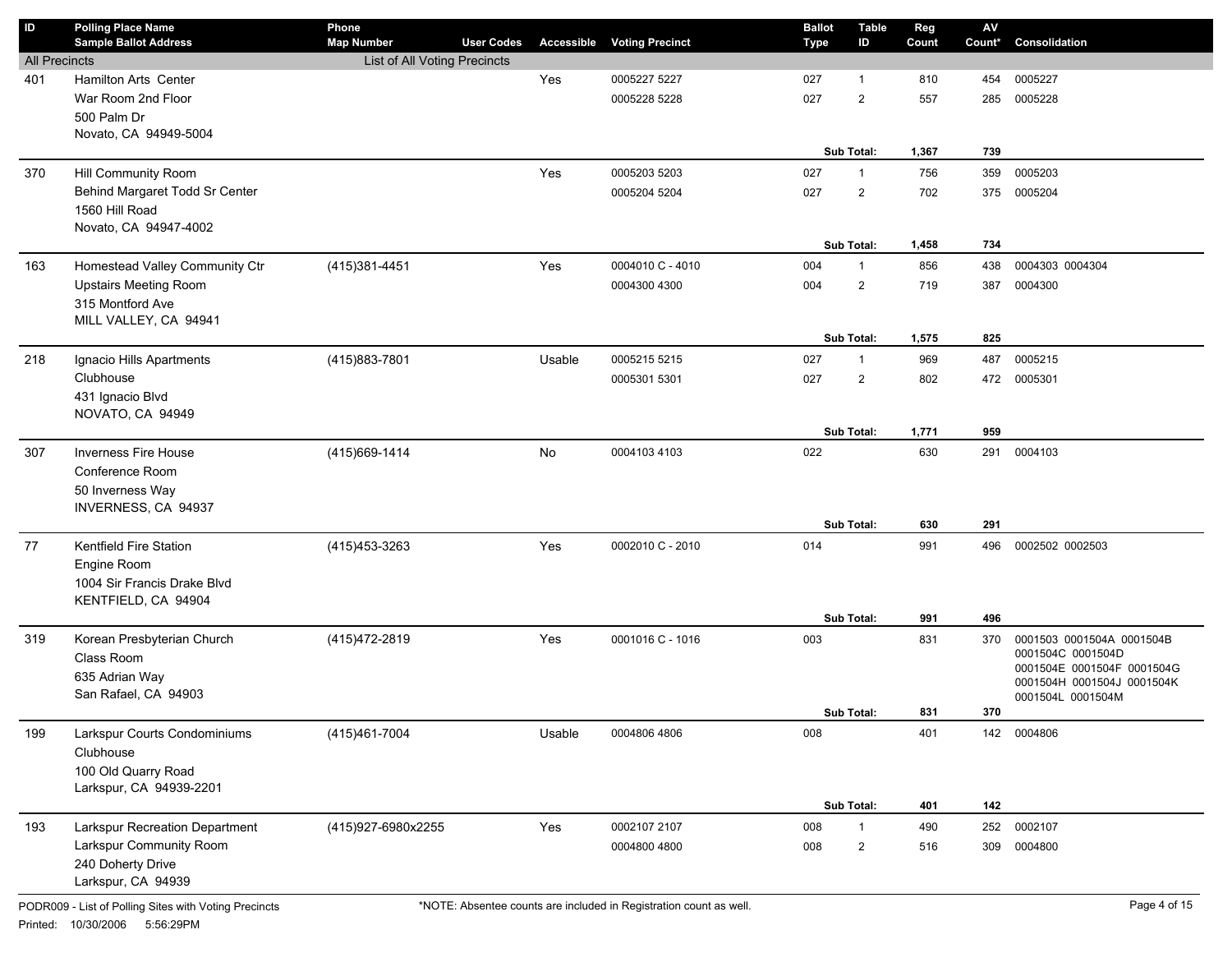| $\sf ID$             | <b>Polling Place Name</b><br><b>Sample Ballot Address</b> | Phone<br><b>Map Number</b>   | <b>User Codes</b> |           | <b>Accessible Voting Precinct</b> | <b>Ballot</b><br>Type | <b>Table</b><br>ID | Reg<br>Count | ${\sf AV}$<br>Count* | Consolidation   |
|----------------------|-----------------------------------------------------------|------------------------------|-------------------|-----------|-----------------------------------|-----------------------|--------------------|--------------|----------------------|-----------------|
| <b>All Precincts</b> |                                                           | List of All Voting Precincts |                   |           |                                   |                       |                    |              |                      |                 |
|                      |                                                           |                              |                   |           |                                   |                       | Sub Total:         | 1,006        | 561                  |                 |
| 343                  | Lincoln Hill Community Church                             | (415) 454-6618               |                   | <b>No</b> | 0001106 1106                      | 002                   | $\mathbf{1}$       | 648          | 293                  | 0001106         |
|                      | Fellowship Room-upper Lot                                 |                              |                   |           | 0001107 1107                      | 002                   | $\overline{c}$     | 822          | 395                  | 0001107         |
|                      | 1411 Lincoln Ave                                          |                              |                   |           |                                   |                       |                    |              |                      |                 |
|                      | SAN RAFAEL, CA 94901                                      |                              |                   |           |                                   |                       |                    |              |                      |                 |
|                      |                                                           |                              |                   |           |                                   |                       | Sub Total:         | 1,470        | 688                  |                 |
| 229                  | Los Robles Mobile Home Park                               | (415) 883-6771               |                   | Yes       | 0005226 5226                      | 027                   |                    | 959          |                      | 449 0005226     |
|                      | Ladies Card Room                                          |                              |                   |           |                                   |                       |                    |              |                      |                 |
|                      | 100 Roblar Dr                                             |                              |                   |           |                                   |                       |                    |              |                      |                 |
|                      | Novato, CA 94949-6133                                     |                              |                   |           |                                   |                       |                    |              |                      |                 |
|                      |                                                           |                              |                   |           |                                   |                       | Sub Total:         | 959          | 449                  |                 |
| 209                  | Lu Sutton School                                          | (415) 897-3196               |                   | Usable    | 0005205 5205                      | 027                   |                    | 960          | 492                  | 0005205         |
|                      | Multi-purpose Room                                        |                              |                   |           |                                   |                       |                    |              |                      |                 |
|                      | 1800 Center Rd                                            |                              |                   |           |                                   |                       |                    |              |                      |                 |
|                      | NOVATO, CA 94947                                          |                              |                   |           |                                   |                       | Sub Total:         | 960          | 492                  |                 |
| 355                  | Lucas Valley Community Center                             |                              |                   | No        | 0001021 C - 1021                  | 006                   | $\mathbf{1}$       | 484          | 291                  | 0001605A        |
|                      | Community Room                                            |                              |                   |           | 0001022 C - 1022                  |                       | $\overline{2}$     | 314          | 203                  | 0001605B        |
|                      | 1201 Idylberry Rd                                         |                              |                   |           |                                   | 005                   |                    |              |                      |                 |
|                      | SAN RAFAEL, CA 94903                                      |                              |                   |           | 0001604 1604                      | 006                   | 3                  | 672          | 408                  | 0001604         |
|                      |                                                           |                              |                   |           |                                   |                       | Sub Total:         | 1,470        | 902                  |                 |
| 399                  | Lynwood School                                            |                              |                   | Yes       | 0005213 5213                      | 027                   | $\mathbf{1}$       | 825          | 414                  | 0005213         |
|                      | Multi-purpose Room                                        |                              |                   |           | 0005217 5217                      | 027                   | $\overline{c}$     | 915          | 505                  | 0005217         |
|                      | 1320 Lynwood Dr                                           |                              |                   |           |                                   |                       |                    |              |                      |                 |
|                      | Novato, CA 94947-4629                                     |                              |                   |           |                                   |                       |                    |              |                      |                 |
|                      |                                                           |                              |                   |           |                                   |                       | Sub Total:         | 1,740        | 919                  |                 |
| 68                   | Manor School                                              | (415) 453-1544               |                   | Yes       | 0002017 C - 2017                  | 017                   | $\mathbf{1}$       | 480          | 246                  | 0002701C        |
|                      | Multi-purpose Room                                        |                              |                   |           | 0002306 2306                      | 011                   | $\overline{2}$     | 804          | 374                  | 0002306         |
|                      | 150 Oak Manor Dr                                          |                              |                   |           |                                   |                       |                    |              |                      |                 |
|                      | FAIRFAX, CA 94930                                         |                              |                   |           |                                   |                       |                    |              |                      |                 |
|                      |                                                           |                              |                   |           |                                   |                       | Sub Total:         | 1,284        | 620                  |                 |
| 152                  | Marin Amateur Radio Club                                  | (415) 898-4887               |                   | Usable    | 0003705 3705                      | 004                   |                    | 419          |                      | 162 0003705     |
|                      | Main Meeting Room                                         |                              |                   |           |                                   |                       |                    |              |                      |                 |
|                      | 27 Shell Rd                                               |                              |                   |           |                                   |                       |                    |              |                      |                 |
|                      | MILL VALLEY, CA 94941                                     |                              |                   |           |                                   |                       |                    |              |                      |                 |
|                      |                                                           |                              |                   |           |                                   |                       | Sub Total:         | 419          | 162                  |                 |
| 332                  | Marin Ballet Board Room                                   |                              |                   | No        | 0001011 C - 1011                  | 002                   |                    | 961          | 555                  | 0001202 0001203 |
|                      | Off Grand To Belle/Elm                                    |                              |                   |           |                                   |                       |                    |              |                      |                 |
|                      | 100 Elm St                                                |                              |                   |           |                                   |                       |                    |              |                      |                 |
|                      |                                                           |                              |                   |           |                                   |                       |                    |              |                      |                 |
|                      | SAN RAFAEL, CA 94901                                      |                              |                   |           |                                   |                       | Sub Total:         | 961          | 555                  |                 |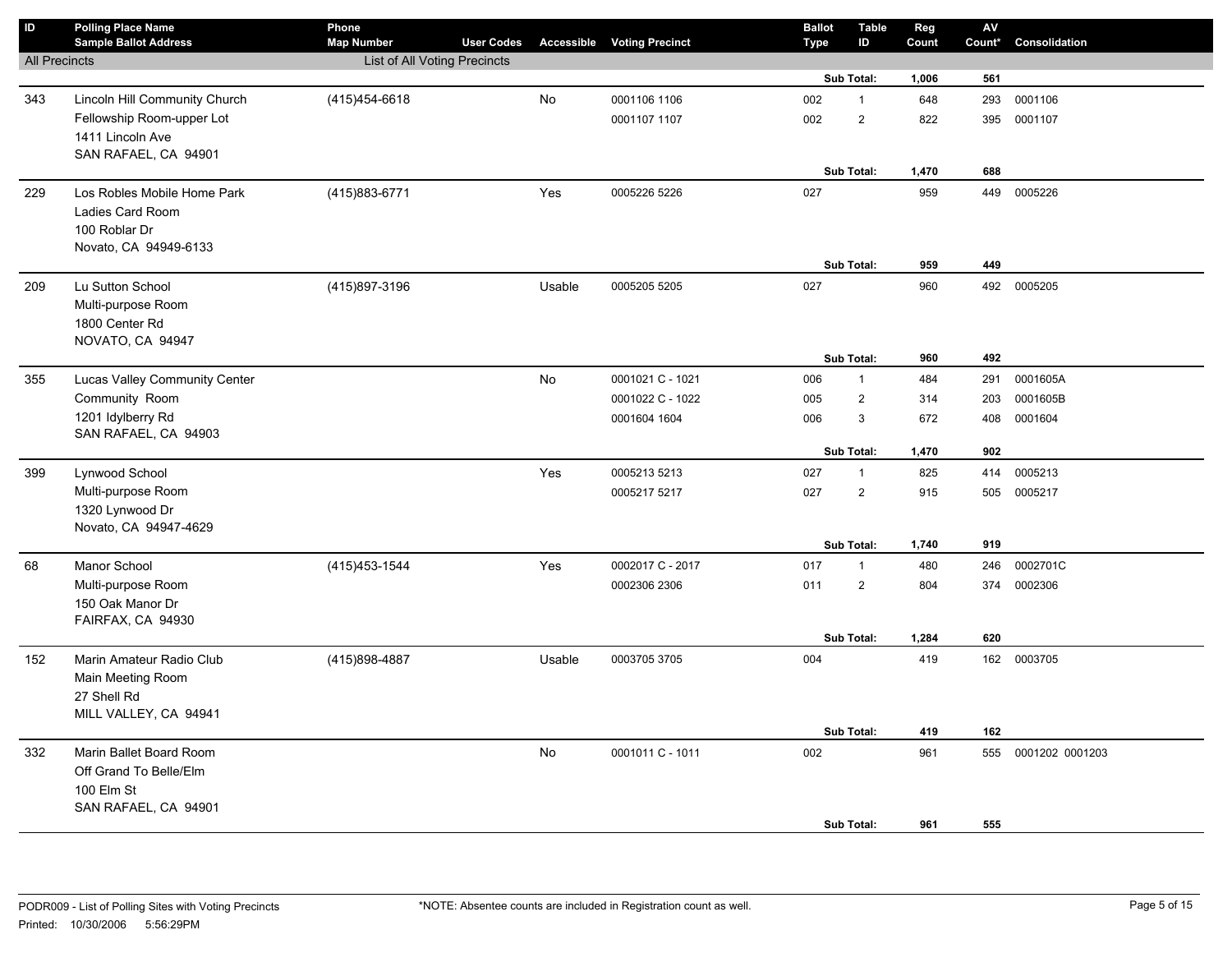| $\sf ID$             | <b>Polling Place Name</b><br><b>Sample Ballot Address</b> | Phone<br><b>Map Number</b>   | <b>User Codes</b> |        | <b>Accessible Voting Precinct</b> | <b>Ballot</b><br>Type | <b>Table</b><br>ID | Reg<br>Count | $\mathsf{AV}$<br>Count* | Consolidation                                            |
|----------------------|-----------------------------------------------------------|------------------------------|-------------------|--------|-----------------------------------|-----------------------|--------------------|--------------|-------------------------|----------------------------------------------------------|
| <b>All Precincts</b> |                                                           | List of All Voting Precincts |                   |        |                                   |                       |                    |              |                         |                                                          |
| 364                  | Marin Community Services Dist                             | (415) 332-1441               |                   | No     | 0003600 3600                      | 021                   | $\mathbf{1}$       | 739          | 374                     | 0003600                                                  |
|                      | Fireside Lounge                                           |                              |                   |        | 0003601 3601                      | 021                   | $\overline{2}$     | 856          | 215                     | 0003601                                                  |
|                      | 630 Drake Ave                                             |                              |                   |        | 0003602 3602                      | 021                   | 3                  | 606          | 315                     | 0003602                                                  |
|                      | MARIN CITY, CA 94965                                      |                              |                   |        |                                   |                       |                    |              |                         |                                                          |
|                      |                                                           |                              |                   |        |                                   |                       | Sub Total:         | 2,201        | 904                     |                                                          |
| 20                   | Marin County Ofc Of Education                             |                              |                   | Yes    | 0001008 C - 1008                  | 002                   | $\mathbf{1}$       | 966          | 558                     | 0001117 0001118                                          |
|                      | <b>Hollis Hall</b>                                        |                              |                   |        | 0001121 1121                      | 002                   | $\overline{2}$     | 985          | 472                     | 0001121                                                  |
|                      | 1111 Las Gallinas Ave                                     |                              |                   |        |                                   |                       |                    |              |                         |                                                          |
|                      | SAN RAFAEL, CA 94903                                      |                              |                   |        |                                   |                       |                    |              |                         |                                                          |
|                      |                                                           |                              |                   |        |                                   |                       | Sub Total:         | 1,951        | 1,030                   |                                                          |
| 230                  | Marin Valley Mobile Country Club                          | (415) 883-5911               |                   | No     | 0005212 5212                      | 027                   |                    | 468          | 277                     | 0005212                                                  |
|                      | Main Hall                                                 |                              |                   |        |                                   |                       |                    |              |                         |                                                          |
|                      | 100 Marin Valley Dr<br>NOVATO, CA 94949                   |                              |                   |        |                                   |                       |                    |              |                         |                                                          |
|                      |                                                           |                              |                   |        |                                   |                       | Sub Total:         | 468          | 277                     |                                                          |
| 41                   | Marinwood Community Center                                | (415)499-9916xpay            |                   | Yes    | 0001018 C - 1018                  | 005                   | $\mathbf{1}$       | 835          | 437                     | 0001600 0001607C                                         |
|                      | <b>Reception Hall</b>                                     |                              |                   |        | 0001019 C - 1019                  | 005                   | $\overline{2}$     | 1,010        | 531                     | 0001601 0001603                                          |
|                      | 775 Miller Creek Rd                                       |                              |                   |        | 0001020 C - 1020                  | 005                   | 3                  | 825          | 391                     | 0001602 0001606                                          |
|                      | San Rafael, CA 94903                                      |                              |                   |        |                                   |                       |                    |              |                         |                                                          |
|                      |                                                           |                              |                   |        |                                   |                       | Sub Total:         | 2,670        | 1,359                   |                                                          |
| 372                  | Masonic Lodge                                             | (415)461-9970xpay            |                   | No     | 0002011 C - 2011                  | 014                   | 1                  | 907          | 558                     | 0002505 0002506A 0002506B                                |
|                      | Dining Room                                               |                              |                   |        |                                   |                       |                    |              |                         | 0002506C                                                 |
|                      | 1122 Magnolia Ave                                         |                              |                   |        | 0002112 2112                      | 007                   | $\overline{2}$     | 909          | 470                     | 0002112                                                  |
|                      | LARKSPUR, CA 94939                                        |                              |                   |        | 0002504 2504                      | 014                   | 3                  | 465          | 278                     | 0002504                                                  |
|                      |                                                           |                              |                   |        |                                   |                       | <b>Sub Total:</b>  | 2,281        | 1,306                   |                                                          |
| 383                  | Methodist Church Of San Rafael                            | (415) 453-8716               |                   | Yes    | 0001100 1100                      | 001                   | $\mathbf{1}$       | 666          | 319                     | 0001100                                                  |
|                      | Fireside Room                                             |                              |                   |        | 0001101 1101                      | 001                   | $\overline{2}$     | 492          | 245                     | 0001101                                                  |
|                      | 199 Greenfield Avenue<br>San Rafael, CA 94901             |                              |                   |        |                                   |                       |                    |              |                         |                                                          |
|                      |                                                           |                              |                   |        |                                   |                       | Sub Total:         | 1,158        | 564                     |                                                          |
| 308                  | Mill Valley City Hall                                     | (415)388-4033x127            |                   | Usable | 0003204 3204                      | 020                   |                    | 967          | 499                     | 0003204                                                  |
|                      | 2nd Floor Conference Room                                 |                              |                   |        |                                   |                       |                    |              |                         |                                                          |
|                      | 26 Corte Madera Ave                                       |                              |                   |        |                                   |                       |                    |              |                         |                                                          |
|                      | MILL VALLEY, CA 94941                                     |                              |                   |        |                                   |                       |                    |              |                         |                                                          |
|                      |                                                           |                              |                   |        |                                   |                       | Sub Total:         | 967          | 499                     |                                                          |
| 396                  | Mill Valley Community Ctr                                 | (415) 383-1370               |                   | Yes    | 0003006 C - 3006                  | 020                   | $\mathbf{1}$       | 709          | 385                     | 0003209 0003215                                          |
|                      | Forest Room                                               |                              |                   |        | 0003201 3201                      | 020                   | $\overline{2}$     | 604          | 405                     | 0003201                                                  |
|                      | 180 Camino Alto                                           |                              |                   |        | 0003217 3217                      | 020                   | 3                  | 771          | 448                     | 0003217                                                  |
|                      | Mill Valley, CA 94941-4603                                |                              |                   |        |                                   |                       |                    |              |                         |                                                          |
|                      |                                                           |                              |                   |        |                                   |                       | Sub Total:         | 2,084        | 1,238                   |                                                          |
| 164                  | Muir Beach Community Center                               | (415)383-9969xPAY            |                   | Yes    | 0004008 C - 4008                  | 004                   |                    | 291          | 117                     | 0004301A 0004301B 0004301C<br>0004301D 0004301E 0004301F |
|                      | Main Meeting Room                                         |                              |                   |        |                                   |                       |                    |              |                         | 0004301G                                                 |
|                      | 19 Seacape Dr<br>Muir Beach, CA 94965                     |                              |                   |        |                                   |                       |                    |              |                         |                                                          |
|                      |                                                           |                              |                   |        |                                   |                       |                    |              |                         |                                                          |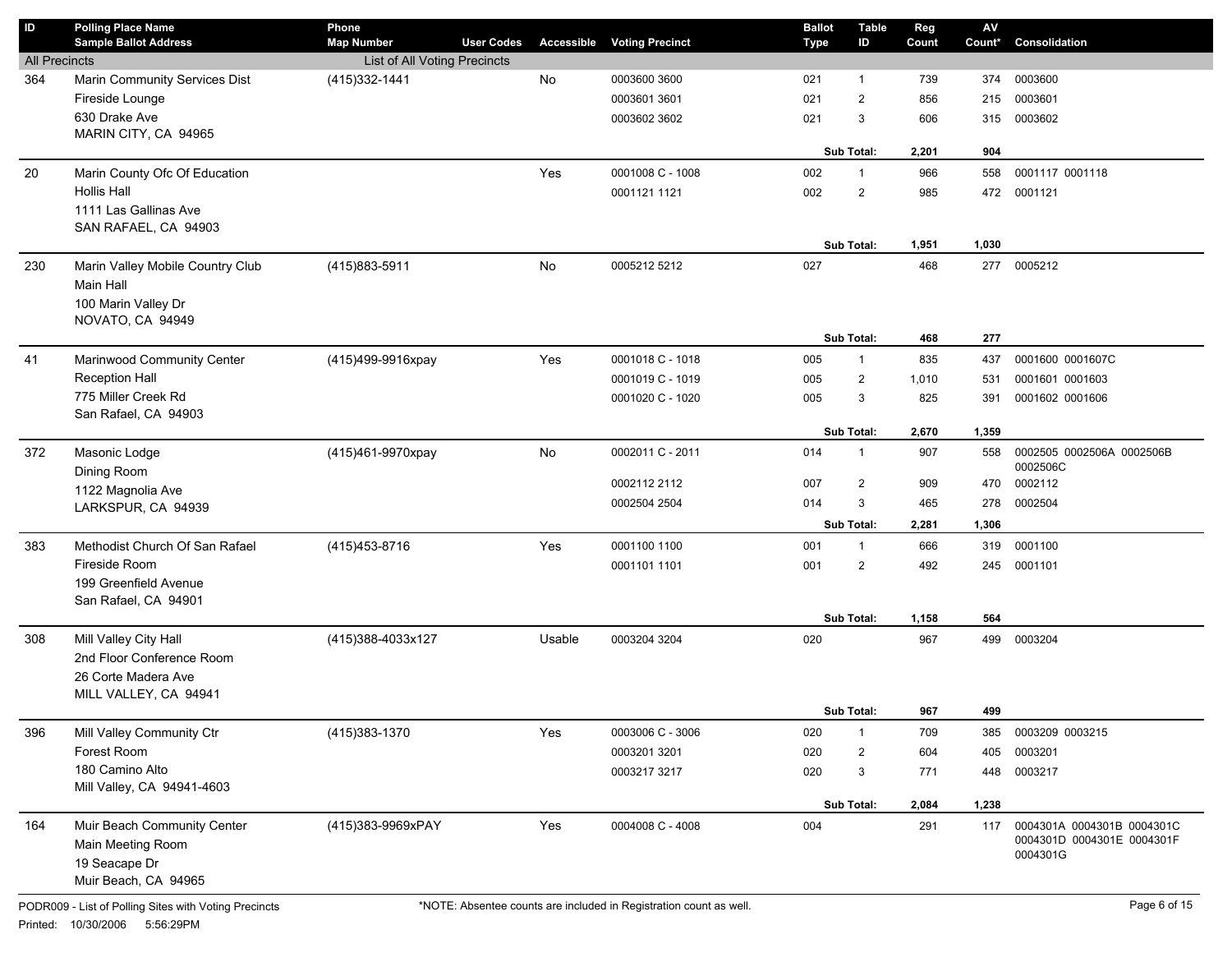| $\sf ID$             | <b>Polling Place Name</b><br><b>Sample Ballot Address</b>                                          | Phone<br><b>Map Number</b>   | <b>User Codes</b> |        | <b>Accessible Voting Precinct</b> | <b>Ballot</b><br><b>Type</b> | <b>Table</b><br>ID | Reg<br>Count | ${\sf AV}$<br>Count* | Consolidation           |
|----------------------|----------------------------------------------------------------------------------------------------|------------------------------|-------------------|--------|-----------------------------------|------------------------------|--------------------|--------------|----------------------|-------------------------|
| <b>All Precincts</b> |                                                                                                    | List of All Voting Precincts |                   |        |                                   |                              |                    |              |                      |                         |
|                      |                                                                                                    |                              |                   |        |                                   |                              | Sub Total:         | 291          | 117                  |                         |
| 418                  | Muir Woods Park Community Association<br>Main Room<br>40 Ridge Ave                                 | (415)381-3119                |                   | Usable | 0004302 4302                      | 004                          |                    | 585          | 279                  | 0004302                 |
|                      | Mill Valley, CA 94941-1783                                                                         |                              |                   |        |                                   |                              | Sub Total:         | 585          | 279                  |                         |
| 228                  | Munoz Residence<br>Garage<br>575 Fairway Dr<br>NOVATO, CA 94949                                    | (415) 883-5161               |                   | No     | 0005225 5225                      | 027                          |                    | 650          | 405                  | 0005225                 |
|                      |                                                                                                    |                              |                   |        |                                   |                              | Sub Total:         | 650          | 405                  |                         |
| 16                   | Nazareth House<br><b>Front Entry</b><br>245 Nova Albion Way<br>SAN RAFAEL, CA 94903                | (415)479-8282x33             |                   | Yes    | 0001006 C - 1006                  | 002                          | Sub Total:         | 949<br>949   | 519<br>519           | 0001111 0001119 0001120 |
|                      |                                                                                                    |                              |                   |        |                                   |                              |                    | 433          |                      |                         |
| 417                  | Nicasio School<br>Multi Purpose Room<br>5555 Nicasio Valley Rd<br>Nicasio, CA 94946                | (415) 662-2184               |                   | Yes    | 0004200 4200                      | 004                          | Sub Total:         | 433          | 192<br>192           | 0004200                 |
| 237                  | No Marin Water District Ofc<br>Front Lobby<br>Redwood Hwy & Rush Creek Pl<br>Novato, CA 94945-2426 | (415)897-4133                |                   | Yes    | 0005222 5222                      | 027                          |                    | 990          | 537                  | 0005222                 |
|                      |                                                                                                    |                              |                   |        |                                   |                              | Sub Total:         | 990          | 537                  |                         |
| 348                  | Novato Library<br>Community Room<br>1720 Novato Blvd<br>Novato, CA 94947-3049                      | (415)897-5216                |                   | Yes    | 0005001 C - 5001                  | 027                          | Sub Total:         | 945<br>945   | 476<br>476           | 0005200 0005210         |
| 234                  | Novato Fire Protection District                                                                    | (415)897-9718xPAY            |                   | Yes    | 0005216 5216                      | 027                          |                    | 595          | 284                  | 0005216                 |
|                      | Second Floor Meeting Room<br>7025 Redwood Blvd<br>NOVATO, CA 94949                                 |                              |                   |        |                                   |                              | Sub Total:         | 595          | 284                  |                         |
|                      | Novato Fire Station                                                                                |                              |                   |        | 0005303 5303                      | 027                          | $\mathbf{1}$       | 834          | 396                  | 0005303                 |
| 350                  | <b>Drill Tower Classroom</b><br>450 Atherton Ave-corner Olive<br>Novato, CA 94945-3461             | (415)897-9718xpay            |                   | Usable | 0005304 5304                      | 027                          | $\overline{2}$     | 519          | 286                  | 0005304                 |
|                      |                                                                                                    |                              |                   |        |                                   |                              | Sub Total:         | 1,353        | 682                  |                         |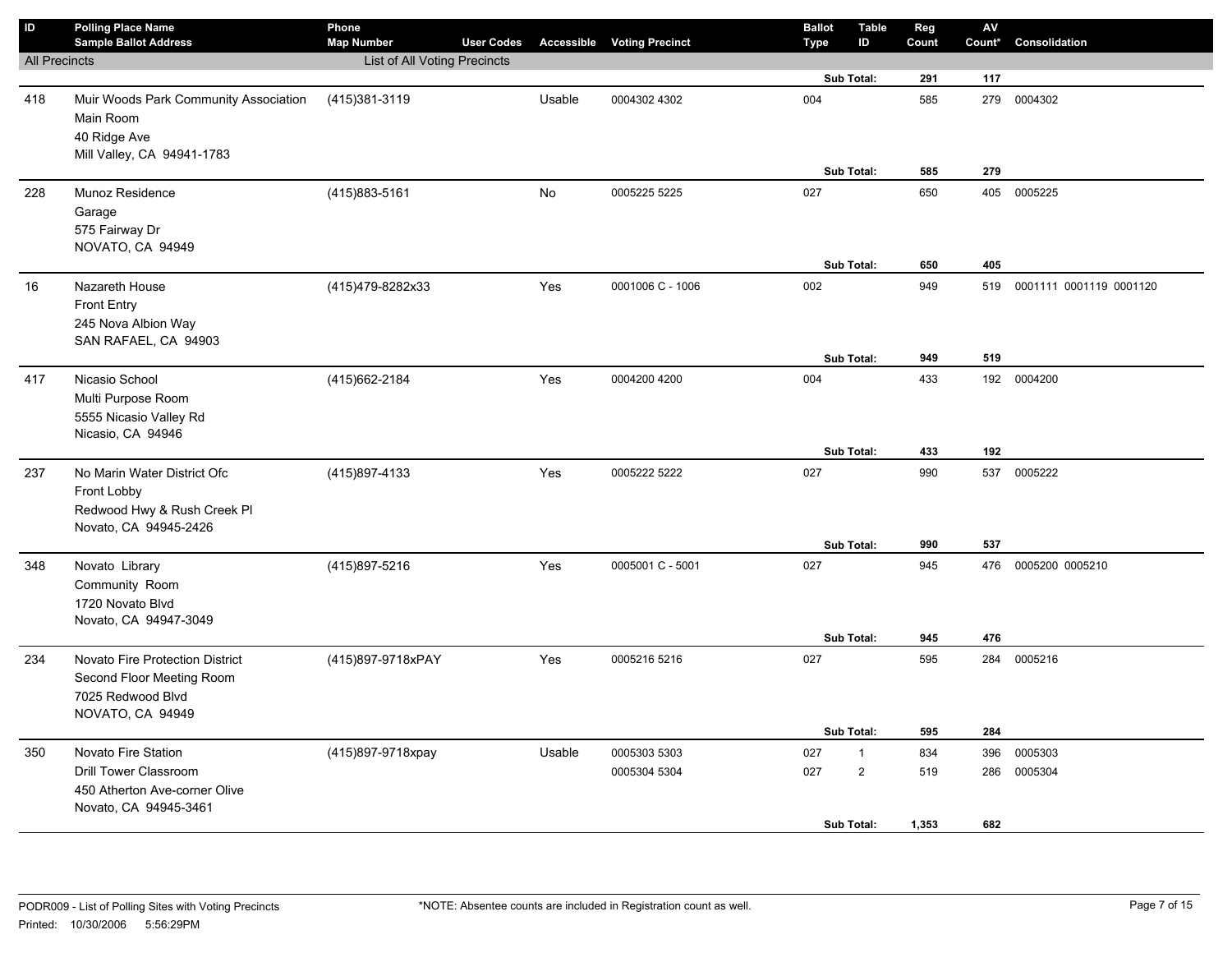| $\sf ID$             | <b>Polling Place Name</b><br><b>Sample Ballot Address</b>          | Phone<br><b>Map Number</b>          | <b>User Codes</b> | <b>Accessible</b> | <b>Voting Precinct</b> | Type | <b>Ballot</b> | <b>Table</b><br>ID | Reg<br>Count | $\mathsf{A}\mathsf{V}$<br>Count* | Consolidation   |
|----------------------|--------------------------------------------------------------------|-------------------------------------|-------------------|-------------------|------------------------|------|---------------|--------------------|--------------|----------------------------------|-----------------|
| <b>All Precincts</b> |                                                                    | <b>List of All Voting Precincts</b> |                   |                   |                        |      |               |                    |              |                                  |                 |
| 232                  | Novato Fire Station #3                                             | (415)897-9863xPAY                   |                   | Yes               | 0005223 5223           | 027  |               | $\mathbf{1}$       | 891          | 434                              | 0005223         |
|                      | Engine Room                                                        |                                     |                   |                   | 0005224 5224           | 027  |               | $\overline{2}$     | 836          | 445                              | 0005224         |
|                      | 65 San Ramon Way                                                   |                                     |                   |                   |                        |      |               |                    |              |                                  |                 |
|                      | Novato, CA 94945-1638                                              |                                     |                   |                   |                        |      |               |                    |              |                                  |                 |
|                      |                                                                    |                                     |                   |                   |                        |      |               | Sub Total:         | 1,727        | 879                              |                 |
| 340                  | Novato Human Needs Center                                          | (415)897-4147x22                    |                   | No                | 0005206 5206           | 027  |               | $\mathbf{1}$       | 679          | 316                              | 0005206         |
|                      | <b>Community Room</b>                                              |                                     |                   |                   | 0005207 5207           | 027  |               | $\overline{2}$     | 883          | 480                              | 0005207         |
|                      | 1907 Novato Blvd                                                   |                                     |                   |                   |                        |      |               |                    |              |                                  |                 |
|                      | NOVATO, CA 94947                                                   |                                     |                   |                   |                        |      |               |                    |              |                                  |                 |
|                      |                                                                    |                                     |                   |                   |                        |      |               | Sub Total:         | 1,562        | 796                              |                 |
| 373                  | Novato Oaks Inn                                                    | (415)883-9920xPAY                   |                   | No                | 0005221 5221           | 027  |               |                    | 920          | 509                              | 0005221         |
|                      | Lobby Area<br>215 Alameda Del Prado                                |                                     |                   |                   |                        |      |               |                    |              |                                  |                 |
|                      | Novato, CA 94949-6657                                              |                                     |                   |                   |                        |      |               |                    |              |                                  |                 |
|                      |                                                                    |                                     |                   |                   |                        |      |               | Sub Total:         | 920          | 509                              |                 |
| 205                  | Novato School District Offices                                     | (415)897-4201x255                   |                   | No                | 0005102 5102           | 027  |               | $\mathbf{1}$       | 726          | 352                              | 0005102         |
|                      | Conference Room 107                                                |                                     |                   |                   | 0005201 5201           | 027  |               | $\overline{2}$     | 892          | 377                              | 0005201         |
|                      | 1015 Seventh St                                                    |                                     |                   |                   |                        |      |               |                    |              |                                  |                 |
|                      | Novato, CA 94945-2228                                              |                                     |                   |                   |                        |      |               |                    |              |                                  |                 |
|                      |                                                                    |                                     |                   |                   |                        |      |               | Sub Total:         | 1,618        | 729                              |                 |
| 203                  | Olive School                                                       | (415)897-2131                       |                   | Usable            | 0005103 5103           | 027  |               |                    | 1,016        | 597                              | 0005103         |
|                      | Multi-purpose Room                                                 |                                     |                   |                   |                        |      |               |                    |              |                                  |                 |
|                      | 629 Plum St-park Lot Off Olive                                     |                                     |                   |                   |                        |      |               |                    |              |                                  |                 |
|                      | NOVATO, CA 94945                                                   |                                     |                   |                   |                        |      |               | Sub Total:         | 1,016        | 597                              |                 |
|                      |                                                                    |                                     |                   |                   |                        |      |               |                    |              |                                  |                 |
| 278                  | Our Lady Of Mt Carmel Church<br>O Brien Hall (use Church Park Lot) | (415) 388-4190                      |                   | No                | 0003005 C - 3005       | 020  |               | $\mathbf{1}$       | 981<br>962   | 510                              | 0003208 0003210 |
|                      | 3 Oakdale Ave                                                      |                                     |                   |                   | 0003207 3207           | 020  |               | $\overline{2}$     |              | 501                              | 0003207         |
|                      | MILL VALLEY, CA 94941                                              |                                     |                   |                   |                        |      |               |                    |              |                                  |                 |
|                      |                                                                    |                                     |                   |                   |                        |      |               | Sub Total:         | 1,943        | 1,011                            |                 |
| 280                  | Park School                                                        | (415)388-6059                       |                   | No                | 0003007 C - 3007       | 020  |               | $\mathbf{1}$       | 897          | 480                              | 0003211 0003214 |
|                      | Auditorium                                                         |                                     |                   |                   | 0003008 C - 3008       | 020  |               | $\overline{2}$     | 903          | 421                              | 0003212 0003213 |
|                      | 360 E. Blithedale Ave                                              |                                     |                   |                   |                        |      |               |                    |              |                                  |                 |
|                      | Mill Valley, CA 94941-2140                                         |                                     |                   |                   |                        |      |               |                    |              |                                  |                 |
|                      |                                                                    |                                     |                   |                   |                        |      |               | Sub Total:         | 1,800        | 901                              |                 |
| 181                  | <b>Pickleweed Community Center</b>                                 | (415) 485-3077                      |                   | Yes               | 0004600 4600           | 002  |               | $\mathbf{1}$       | 743          | 284                              | 0004600         |
|                      | Classroom 4 &5                                                     |                                     |                   |                   | 0004601 4601           | 002  |               | $\overline{2}$     | 936          | 513                              | 0004601         |
|                      | 50 Canal St                                                        |                                     |                   |                   |                        |      |               |                    |              |                                  |                 |
|                      | SAN RAFAEL, CA 94901                                               |                                     |                   |                   |                        |      |               |                    |              |                                  |                 |
|                      |                                                                    |                                     |                   |                   |                        |      |               | Sub Total:         | 1,679        | 797                              |                 |
| 175                  | Pleasant Valley School                                             | (415) 897-5104                      |                   | Usable            | 0004501 4501           | 024  |               |                    | 950          |                                  | 477 0004501     |
|                      | Science Room<br>755 Sutro Ave                                      |                                     |                   |                   |                        |      |               |                    |              |                                  |                 |
|                      | NOVATO, CA 94947                                                   |                                     |                   |                   |                        |      |               |                    |              |                                  |                 |
|                      |                                                                    |                                     |                   |                   |                        |      |               |                    |              |                                  |                 |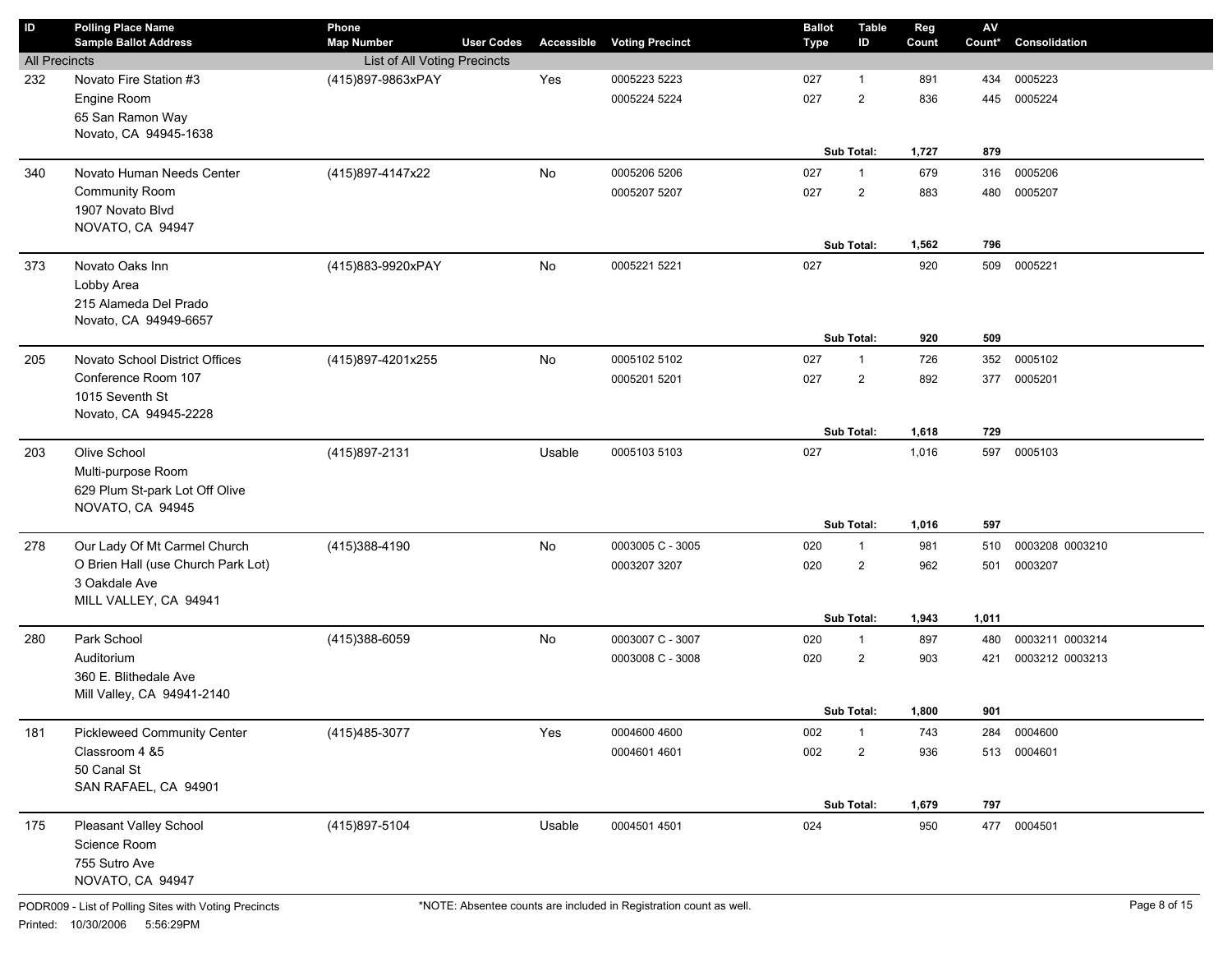| $\sf ID$             | <b>Polling Place Name</b>             | Phone                        |                   |        |                                   | <b>Ballot</b> | <b>Table</b>            | Reg   | AV     |                   |
|----------------------|---------------------------------------|------------------------------|-------------------|--------|-----------------------------------|---------------|-------------------------|-------|--------|-------------------|
|                      | <b>Sample Ballot Address</b>          | <b>Map Number</b>            | <b>User Codes</b> |        | <b>Accessible Voting Precinct</b> | <b>Type</b>   | ID                      | Count | Count* | Consolidation     |
| <b>All Precincts</b> |                                       | List of All Voting Precincts |                   |        |                                   |               | Sub Total:              | 950   | 477    |                   |
|                      |                                       |                              |                   |        |                                   |               |                         |       |        |                   |
| 210                  | Presbyterian Church Of Novato         | (415) 897-6152               |                   | Yes    | 0004503 4503                      | 024           | $\mathbf{1}$            | 681   | 362    | 0004503           |
|                      | <b>Trevitt Hall</b><br>710 Wilson Ave |                              |                   |        | 0005300 5300                      | 027           | $\mathbf 2$             | 466   | 226    | 0005300           |
|                      | NOVATO, CA 94947                      |                              |                   |        |                                   |               |                         |       |        |                   |
|                      |                                       |                              |                   |        |                                   |               | Sub Total:              | 1,147 | 588    |                   |
| 59                   | Prudential California Realty          | (415) 457-7340               |                   | Usable | 0002004 C - 2004                  | 009           |                         | 498   | 211    | 0002208 0002209B  |
|                      | Middle Room                           |                              |                   |        |                                   |               |                         |       |        |                   |
|                      | 1604 Sir Francis Drake Blv            |                              |                   |        |                                   |               |                         |       |        |                   |
|                      | SAN ANSELMO, CA 94960                 |                              |                   |        |                                   |               |                         |       |        |                   |
|                      |                                       |                              |                   |        |                                   |               | Sub Total:              | 498   | 211    |                   |
| 285                  | Pt. Reyes Fire Station                | (415) 446-4464               |                   | Yes    | 0004002 C - 4002                  | 022           | $\mathbf{1}$            | 367   | 177    | 0004102C 0004102D |
|                      | <b>Community Meeting Room</b>         |                              |                   |        |                                   |               |                         |       |        | 0004102E 0004102F |
|                      | 4th & B St                            |                              |                   |        | 0004100 4100                      | 022           | $\overline{\mathbf{c}}$ | 784   |        | 370 0004100       |
|                      | Point Reyes, CA 94956                 |                              |                   |        |                                   |               |                         |       |        |                   |
|                      |                                       |                              |                   |        |                                   |               | Sub Total:              | 1,151 | 547    |                   |
| 196                  | Redwoods Presbyterian Church          | (415) 924-4832               |                   | Usable | 0002001 C - 2001                  | 008           |                         | 938   | 499    | 0002110 0002111   |
|                      | Fellowship Hall                       |                              |                   |        |                                   |               |                         |       |        |                   |
|                      | 110 Magnolia Ave                      |                              |                   |        |                                   |               |                         |       |        |                   |
|                      | LARKSPUR, CA 94939                    |                              |                   |        |                                   |               |                         |       |        |                   |
|                      |                                       |                              |                   |        |                                   |               | Sub Total:              | 938   | 499    |                   |
| 73                   | Ross School                           | (415) 457-2705               |                   | Yes    | 0002007 C - 2007                  | 013           | $\mathbf{1}$            | 803   | 385    | 0002400 0002401   |
|                      | Main Hall                             |                              |                   |        | 0002402 2402                      | 013           | $\mathbf 2$             | 844   | 459    | 0002402           |
|                      | Lagunitas Rd<br>Ross, CA 94957        |                              |                   |        |                                   |               |                         |       |        |                   |
|                      |                                       |                              |                   |        |                                   |               | Sub Total:              | 1,647 | 844    |                   |
| 357                  | Ross Valley Fire Station #20          | (415) 258-4620               |                   | Yes    | 0002006 C - 2006                  | 010           | $\mathbf{1}$            | 998   | 502    | 0002210 0002211   |
|                      | Engine Room                           |                              |                   |        | 0002212 2212                      | 010           | $\overline{2}$          | 606   | 305    | 0002212           |
|                      | Arroyo & Butterfield Rd               |                              |                   |        |                                   |               |                         |       |        |                   |
|                      | San Anselmo, CA 94960-1262            |                              |                   |        |                                   |               |                         |       |        |                   |
|                      |                                       |                              |                   |        |                                   |               | Sub Total:              | 1,604 | 807    |                   |
| 3                    | <b>Rotary Manor</b>                   | (415)459-6558                |                   | Usable | 0001001 C - 1001                  | 002           | $\mathbf{1}$            | 470   | 234    | 0001103A          |
|                      | <b>Recreation Room</b>                |                              |                   |        | 0001102 1102                      | 002           | $\overline{2}$          | 944   | 471    | 0001102           |
|                      | 1821 Fifth Ave                        |                              |                   |        |                                   |               |                         |       |        |                   |
|                      | SAN RAFAEL, CA 94901                  |                              |                   |        |                                   |               |                         |       |        |                   |
|                      |                                       |                              |                   |        |                                   |               | Sub Total:              | 1,414 | 705    |                   |
| 170                  | San Geronimo Valley Cultural Center   | (415) 488-1299               |                   | Yes    | 0004400 4400                      | 015           | $\mathbf{1}$            | 736   | 292    | 0004400           |
|                      | West Room                             |                              |                   |        | 0004401 4401                      | 015           | $\overline{\mathbf{c}}$ | 751   | 344    | 0004401           |
|                      | Sir Francis Drake Blvd                |                              |                   |        |                                   |               |                         |       |        |                   |
|                      | San Geronimo, CA 94963                |                              |                   |        |                                   |               |                         |       |        |                   |
|                      |                                       |                              |                   |        |                                   |               | Sub Total:              | 1,487 | 636    |                   |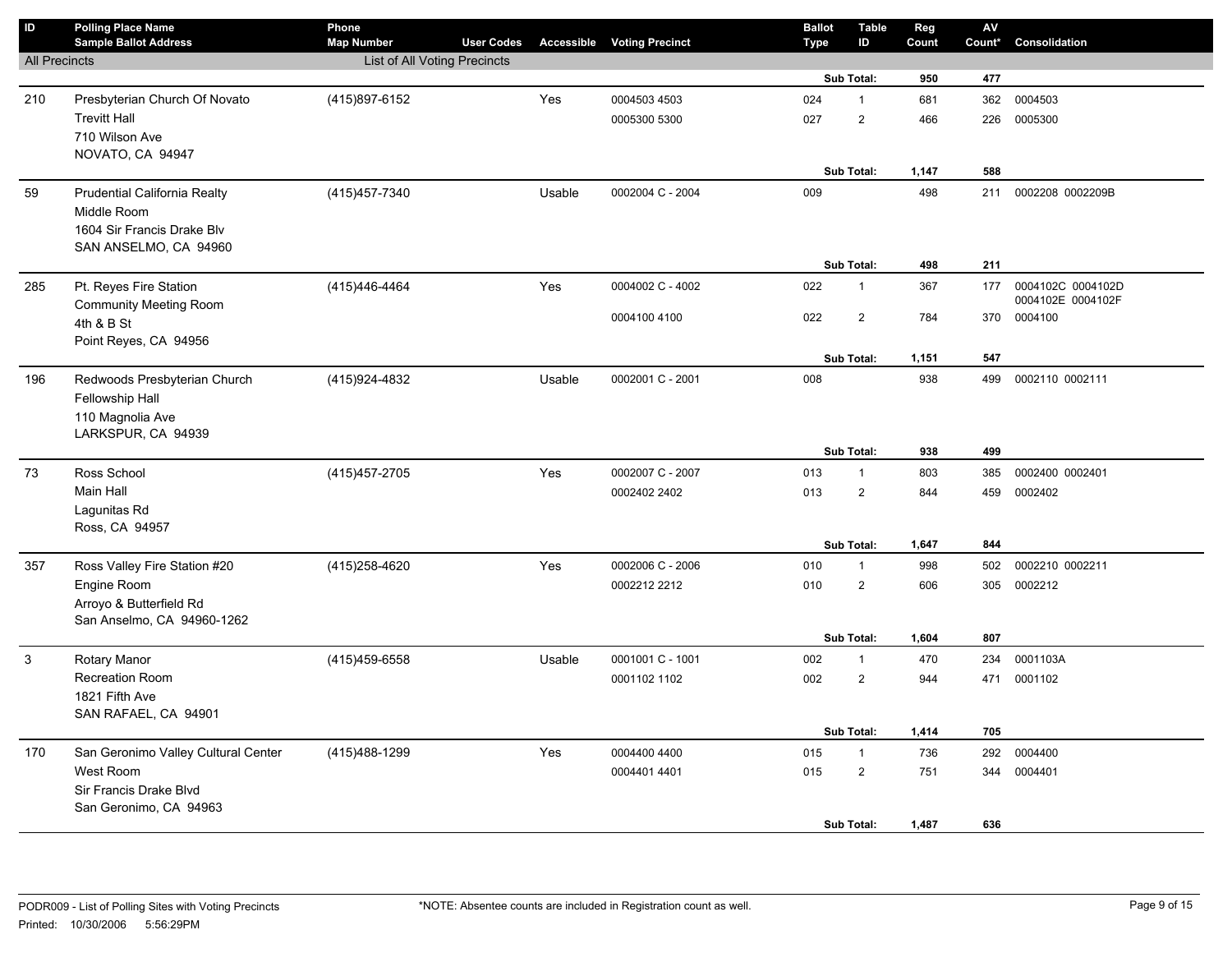| ID                   | <b>Polling Place Name</b><br><b>Sample Ballot Address</b> | Phone<br><b>Map Number</b>   | <b>User Codes</b> | <b>Accessible</b> | <b>Voting Precinct</b> | <b>Ballot</b><br><b>Type</b> | <b>Table</b><br>ID | Reg<br>Count | $\mathsf{A}\mathsf{V}$<br>Count* | Consolidation       |
|----------------------|-----------------------------------------------------------|------------------------------|-------------------|-------------------|------------------------|------------------------------|--------------------|--------------|----------------------------------|---------------------|
| <b>All Precincts</b> |                                                           | List of All Voting Precincts |                   |                   |                        |                              |                    |              |                                  |                     |
| 406                  | San Jose Middle School                                    | (415) 883-7831               |                   | Yes               | 0005219 5219           | 027                          | 1                  | 625          | 369                              | 0005219             |
|                      | Room M3                                                   |                              |                   |                   | 0005220 5220           | 027                          | $\overline{2}$     | 1,042        | 555                              | 0005220             |
|                      | 1000 Sunset Pkwy                                          |                              |                   |                   |                        |                              |                    |              |                                  |                     |
|                      | Novato, CA 94949                                          |                              |                   |                   |                        |                              |                    |              |                                  |                     |
|                      |                                                           |                              |                   |                   |                        |                              | Sub Total:         | 1,667        | 924                              |                     |
| 359                  | San Rafael Community Center                               | (415) 485-3333               |                   | Yes               | 0002902 2902           | 002                          | $\mathbf{1}$       | 610          | 336                              | 0002902             |
|                      | Lounge                                                    |                              |                   |                   | 0002908 2908           | 002                          | $\overline{2}$     | 764          | 337                              | 0002908             |
|                      | 618 B St                                                  |                              |                   |                   |                        |                              |                    |              |                                  |                     |
|                      | SAN RAFAEL, CA 94901                                      |                              |                   |                   |                        |                              |                    |              |                                  |                     |
|                      |                                                           |                              |                   |                   |                        |                              | Sub Total:         | 1,374        | 673                              |                     |
| 33                   | San Rafael Fire Sta #2                                    | (415) 485-3139               |                   | No                | 0001010 C - 1010       | 002                          |                    | 956          | 476                              | 0001201 0001212     |
|                      | Apparatus Floor                                           |                              |                   |                   |                        |                              |                    |              |                                  |                     |
|                      | 210 3rd St                                                |                              |                   |                   |                        |                              |                    |              |                                  |                     |
|                      | San Rafael, CA 94901                                      |                              |                   |                   |                        |                              |                    |              |                                  |                     |
|                      |                                                           |                              |                   |                   |                        |                              | Sub Total:         | 956          | 476                              |                     |
| 381                  | San Rafael Fire Station # 5                               |                              |                   | Usable            | 0001210 1210           | 002                          | $\mathbf{1}$       | 982          | 613                              | 0001210             |
|                      | Apparatus Floor                                           |                              |                   |                   | 0001211 1211           | 002                          | $\overline{2}$     | 834          | 478                              | 0001211             |
|                      | 955 Point San Pedro Rd<br>San Rafael, CA 94901            |                              |                   |                   |                        |                              |                    |              |                                  |                     |
|                      |                                                           |                              |                   |                   |                        |                              | Sub Total:         | 1,816        | 1,091                            |                     |
| 387                  | Sausalito City Hall                                       | (415) 289-4100               |                   | Usable            | 0003105 3105           | 019                          | $\mathbf{1}$       | 830          | 389                              | 0003105             |
|                      | <b>Council Chambers</b>                                   |                              |                   |                   | 0003106 3106           | 019                          | $\overline{2}$     | 777          | 476                              | 0003106             |
|                      | 420 Litho Street                                          |                              |                   |                   | 0003107 3107           |                              | 3                  | 784          | 414                              | 0003107             |
|                      | SAUSALITO, CA 94965                                       |                              |                   |                   |                        | 019                          |                    |              |                                  |                     |
|                      |                                                           |                              |                   |                   |                        |                              | Sub Total:         | 2,391        | 1,279                            |                     |
| 100                  | Sausalito Women's Club                                    | (415) 332-2700               |                   | No                | 0003001 C - 3001       | 019                          |                    | 925          | 476                              | 0003100 0003101     |
|                      | Main Hall                                                 |                              |                   |                   |                        |                              |                    |              |                                  |                     |
|                      | 120 Central Ave                                           |                              |                   |                   |                        |                              |                    |              |                                  |                     |
|                      | Sausalito, CA 94965                                       |                              |                   |                   |                        |                              |                    |              |                                  |                     |
|                      |                                                           |                              |                   |                   |                        |                              | Sub Total:         | 925          | 476                              |                     |
| 212                  | Seventh Day Adventist Church                              | (415)897-2600                |                   | Yes               | 0005209 5209           | 027                          |                    | 887          | 449                              | 0005209             |
|                      | Multi-purpose Room                                        |                              |                   |                   |                        |                              |                    |              |                                  |                     |
|                      | 495 San Marin Dr                                          |                              |                   |                   |                        |                              |                    |              |                                  |                     |
|                      | Novato, CA 94945-1335                                     |                              |                   |                   |                        |                              |                    |              |                                  |                     |
|                      |                                                           |                              |                   |                   |                        |                              | Sub Total:         | 887          | 449                              |                     |
| 310                  | Sewerage Agency Of So Marin                               | (415) 388-2402 17            |                   | Usable            | 0003003 C - 3003       | 020                          |                    | 883          |                                  | 465 0003202 0003203 |
|                      | Conference Room                                           |                              |                   |                   |                        |                              |                    |              |                                  |                     |
|                      | 450 Sycamore Ave                                          |                              |                   |                   |                        |                              |                    |              |                                  |                     |
|                      | Mill Valley, CA 94941-2232                                |                              |                   |                   |                        |                              |                    |              |                                  |                     |
|                      |                                                           |                              |                   |                   |                        |                              | Sub Total:         | 883          | 465                              |                     |
| 123                  | Shepherd Of Hills Lutheran Church                         | (415) 435-1528               |                   | Yes               | 0003014 C - 3014       | 004                          | $\mathbf{1}$       | 669          | 389                              | 0003800 0003801     |
|                      | Narthex                                                   |                              |                   |                   | 0003301 3301           | 004                          | $\overline{c}$     | 869          | 488                              | 0003301             |
|                      | 9 Shepherd Way<br>TIBURON, CA 94920                       |                              |                   |                   |                        |                              |                    |              |                                  |                     |
|                      |                                                           |                              |                   |                   |                        |                              |                    |              |                                  |                     |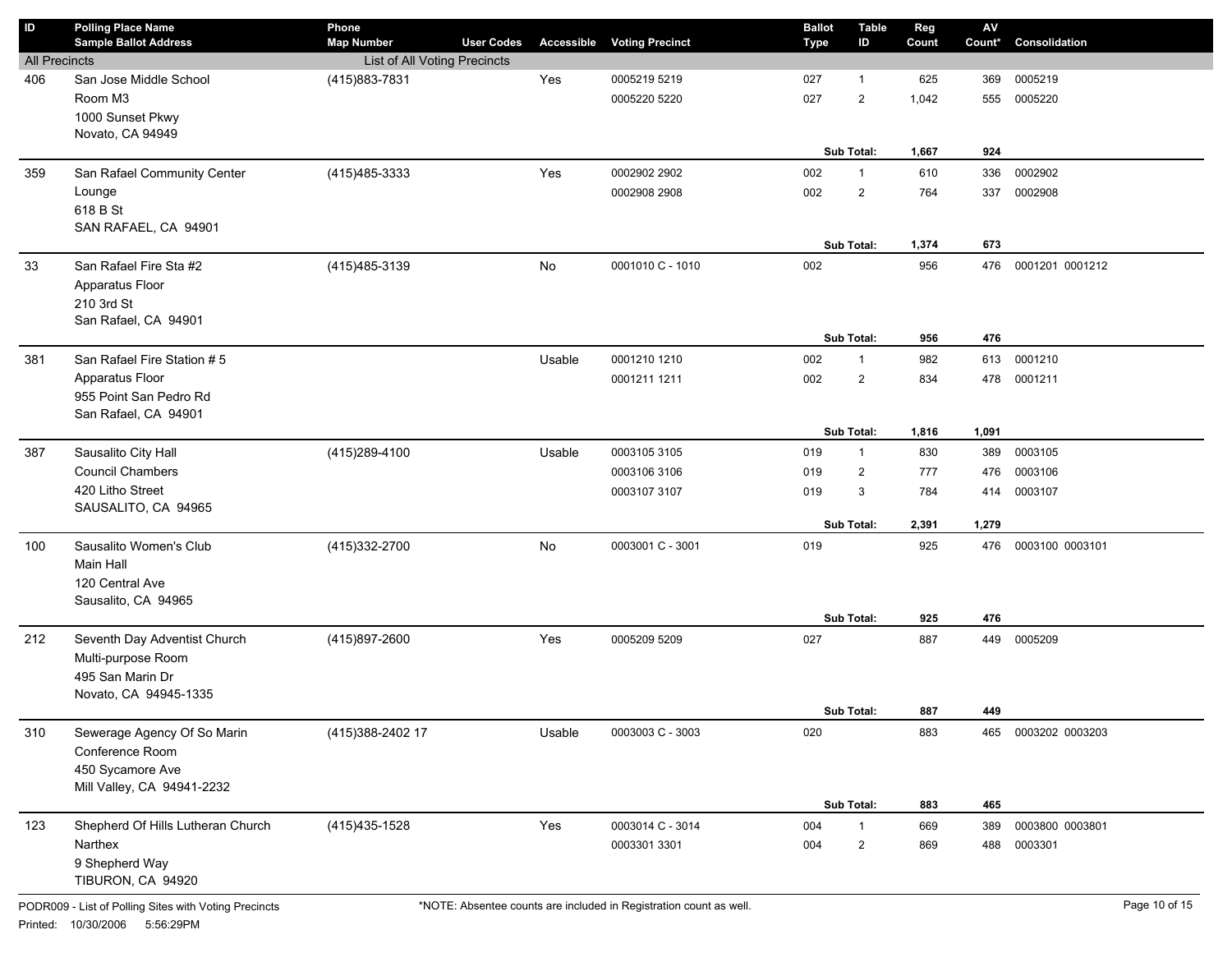| $\sf ID$             | <b>Polling Place Name</b><br><b>Sample Ballot Address</b>                                          | Phone<br><b>Map Number</b>   | <b>User Codes</b> |        | <b>Accessible Voting Precinct</b> | <b>Ballot</b><br>Type | <b>Table</b><br>ID         | Reg<br>Count | ${\sf AV}$<br>Count* | Consolidation             |
|----------------------|----------------------------------------------------------------------------------------------------|------------------------------|-------------------|--------|-----------------------------------|-----------------------|----------------------------|--------------|----------------------|---------------------------|
| <b>All Precincts</b> |                                                                                                    | List of All Voting Precincts |                   |        |                                   |                       |                            |              |                      |                           |
|                      |                                                                                                    |                              |                   |        |                                   |                       | Sub Total:                 | 1,538        | 877                  |                           |
| 176                  | Sinaloa School<br>Library<br>2045 Vineyard Rd<br>Novato, CA 94947-3810                             | (415) 897-2111               |                   | Yes    | 0004502 4502                      | 024                   |                            | 903          | 480                  | 0004502                   |
|                      |                                                                                                    |                              |                   |        |                                   |                       | Sub Total:                 | 903          | 480                  |                           |
| 247                  | Sleepy Hollow Homes Association                                                                    | (415) 453-1462               |                   | Usable | 0002013 C - 2013                  | 016                   | $\mathbf{1}$               | 480          | 269                  | 0002602B                  |
|                      | Main Room With Fireplace                                                                           |                              |                   |        | 0002213 2213                      | 009                   | $\overline{2}$             | 399          | 214                  | 0002213                   |
|                      | 1317 Butterfield Rd<br>San Anselmo, CA 94960-1055                                                  |                              |                   |        | 0002600 2600                      | 016                   | 3                          | 638          | 315                  | 0002600                   |
|                      |                                                                                                    |                              |                   |        |                                   |                       | Sub Total:                 | 1,517        | 798                  |                           |
| 81                   | Sleepy Hollow Presbyterian Church<br>Downstairs Room<br>100 Tarry Rd<br>San Anselmo, CA 94960-1066 | (415) 453-8221               |                   | Yes    | 0002601 2601                      | 016                   |                            | 518          | 260                  | 0002601                   |
|                      |                                                                                                    |                              |                   |        |                                   |                       | Sub Total:                 | 518          | 260                  |                           |
| 311                  | So Marin Fire Protection Dist<br><b>Training Room</b><br>308 Reed Blvd<br>MILL VALLEY, CA 94941    | (415) 388-8182               |                   | Yes    | 0003012 C - 3012                  | 004                   |                            | 910          | 490                  | 0003701 0003703           |
|                      |                                                                                                    |                              |                   |        |                                   |                       | Sub Total:<br>$\mathbf{1}$ | 910          | 490                  |                           |
| 28                   | St Luke Presbyterian Church                                                                        | (415) 454-2705               |                   | No     | 0001013 C - 1013                  | 002                   |                            | 1,016        | 594                  | 0001206 0001207           |
|                      | <b>Bayview Room</b><br>10 Bayview Dr<br>SAN RAFAEL, CA 94901                                       |                              |                   |        | 0001024 C - 1024                  | 003                   | $\overline{2}$             | 774          | 415                  | 0001800 0001801B 0001801D |
|                      |                                                                                                    |                              |                   |        |                                   |                       | Sub Total:                 | 1,790        | 1,009                |                           |
| 194                  | St Patrick's Church                                                                                | (415)924-0600                |                   | Yes    | 0002108 2108                      | 008                   | $\mathbf{1}$               | 821          | 418                  | 0002108                   |
|                      | <b>Healy Hall</b><br>Magnolia & King Streets<br>Larkspur, CA 94939-1943                            |                              |                   |        | 0002109 2109                      | 008                   | $\overline{2}$             | 552          | 287                  | 0002109                   |
|                      |                                                                                                    |                              |                   |        |                                   |                       | Sub Total:                 | 1,373        | 705                  |                           |
| 274                  | St Sebastian's Church                                                                              | (415) 461-0704               |                   | Yes    | 0002102 2102                      | 007                   | $\mathbf{1}$               | 914          | 507                  | 0002102                   |
|                      | Parish Hall                                                                                        |                              |                   |        | 0002800 2800                      | 014                   | $\overline{2}$             | 633          | 390                  | 0002800                   |
|                      | 373 Bon Air Rd<br>KENTFIELD, CA 94904                                                              |                              |                   |        | 0002801 2801                      | 014                   | 3                          | 441          | 232                  | 0002801                   |
|                      |                                                                                                    |                              |                   |        |                                   |                       | Sub Total:                 | 1,988        | 1,129                |                           |
| 101                  | Star Of Sea Catholic Church                                                                        | (415) 332-1765               |                   | Usable | 0003002 C - 3002                  | 019                   | $\mathbf{1}$               | 944          | 509                  | 0003102 0003103           |
|                      | Parish Hall<br>180 Harrison Ave<br>SAUSALITO, CA 94965                                             |                              |                   |        | 0003104 3104                      | 019                   | $\overline{2}$             | 758          | 341                  | 0003104                   |
|                      |                                                                                                    |                              |                   |        |                                   |                       | Sub Total:                 | 1,702        | 850                  |                           |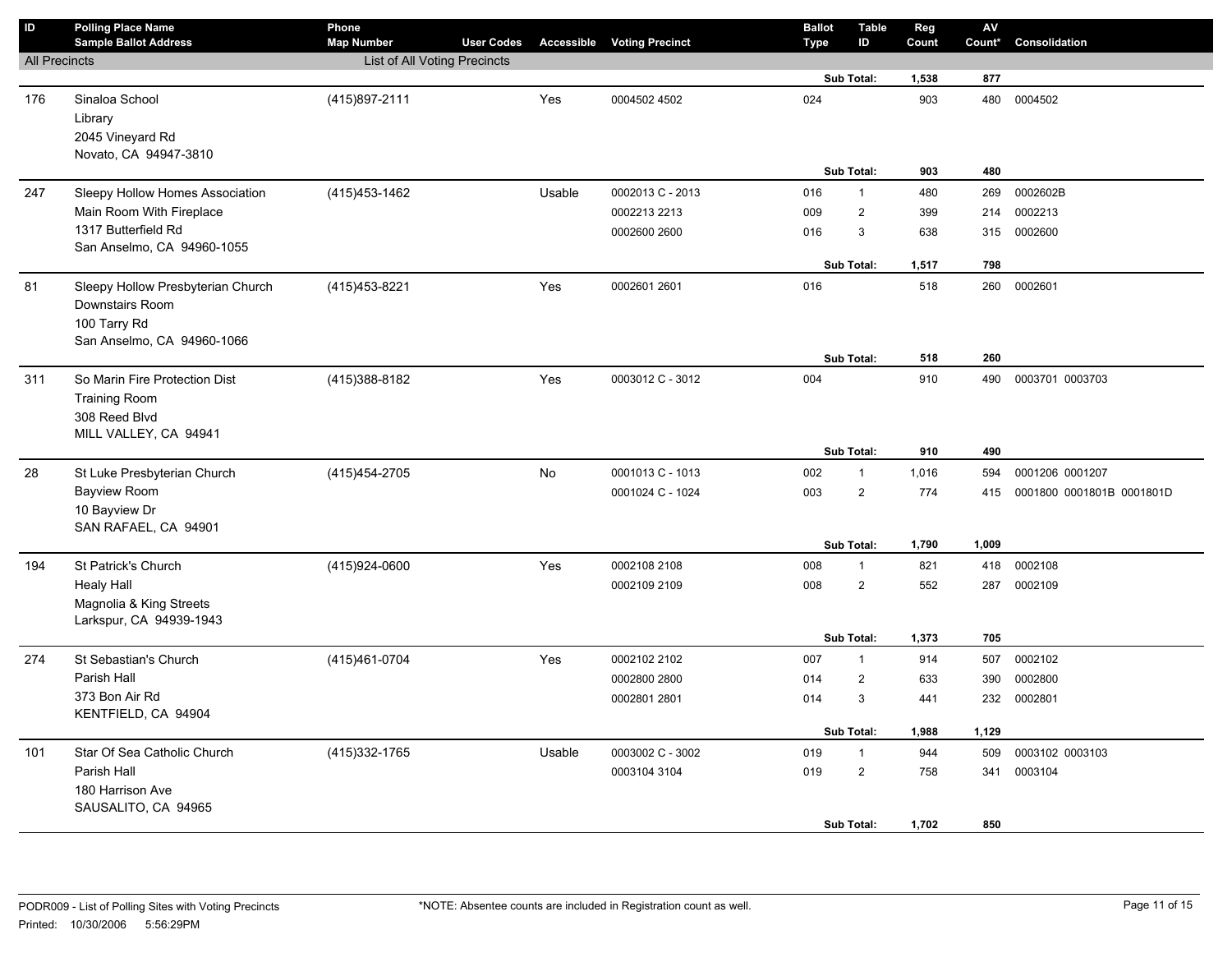| $\sf ID$             | <b>Polling Place Name</b><br><b>Sample Ballot Address</b>                               | Phone<br><b>Map Number</b>   | <b>User Codes</b> |        | <b>Accessible Voting Precinct</b> | <b>Ballot</b><br>Type | <b>Table</b><br>ID | Reg<br>Count | AV<br>Count* | Consolidation   |
|----------------------|-----------------------------------------------------------------------------------------|------------------------------|-------------------|--------|-----------------------------------|-----------------------|--------------------|--------------|--------------|-----------------|
| <b>All Precincts</b> |                                                                                         | List of All Voting Precincts |                   |        |                                   |                       |                    |              |              |                 |
| 168                  | Stinson Beach Community Center<br>Board Room<br>30 Belvedere<br>STINSON BEACH, CA 94970 | (415)868-1444                |                   | Yes    | 0004305 4305                      | 025                   |                    | 520          | 260          | 0004305         |
|                      |                                                                                         |                              |                   |        |                                   |                       | Sub Total:         | 520          | 260          |                 |
| 153                  | <b>Strawberry Shores Office</b>                                                         | (415)383-6688                |                   | No     | 0003700 3700                      | 004                   | $\mathbf{1}$       | 655          | 343          | 0003700         |
|                      | <b>Recreation Room</b><br>111 Seminary Dr.<br>MILL VALLEY, CA 94941                     |                              |                   |        | 0003706 3706                      | 004                   | $\overline{2}$     | 454          | 230          | 0003706         |
|                      |                                                                                         |                              |                   |        |                                   |                       | Sub Total:         | 1,109        | 573          |                 |
| 342                  | Tam Valley Community Ctr                                                                | (415)388-9822xPay            |                   | Usable | 0003009 C - 3009                  | 004                   | $\mathbf{1}$       | 882          | 410          | 0003500 0003506 |
|                      | Main Auditorium Hall                                                                    |                              |                   |        | 0003502 3502                      | 004                   | $\overline{2}$     | 807          | 385          | 0003502         |
|                      | 203 Marin Ave                                                                           |                              |                   |        | 0003503 3503                      | 004                   | 3                  | 899          | 456          | 0003503         |
|                      | Mill Valley, CA 94941-4068                                                              |                              |                   |        | 0003507 3507                      | 004                   | $\overline{4}$     | 733          | 378          | 0003507         |
|                      |                                                                                         |                              |                   |        |                                   |                       | Sub Total:         | 3,321        | 1,629        |                 |
| 206                  | Tamalpais Creek Retirement Home<br><b>Activity Room</b><br>853 Tamalpais Ave            | (415)892-0944                |                   | Yes    | 0005202 5202                      | 027                   |                    | 544          | 253          | 0005202         |
|                      | NOVATO, CA 94947                                                                        |                              |                   |        |                                   |                       | Sub Total:         | 544          | 253          |                 |
| 121                  | The Redwoods<br>Auditorium<br>40 Camino Alto<br>MILL VALLEY, CA 94941                   | (415) 383-2741               |                   | Yes    | 0003216 3216                      | 020                   |                    | 635          | 393          | 0003216         |
|                      |                                                                                         |                              |                   |        |                                   |                       | Sub Total:         | 635          | 393          |                 |
| 260                  | The Tamalpais<br>Auditorium<br>501 Via Casitas<br>GREENBRAE, CA 94904                   | (415)461-2300                |                   | Yes    | 0002101 2101                      | 007                   | Sub Total:         | 963<br>963   | 536          | 536 0002101     |
| 122                  | <b>Tiburon Baptist Church</b>                                                           | (415)388-3900                |                   | Yes    | 0003303 3303                      | 004                   | $\mathbf{1}$       | 605          | 338          | 0003303         |
|                      | Conference Room<br>445 Greenwood Beach Rd<br>TIBURON, CA 94920                          |                              |                   |        | 0003704 3704                      | 004                   | $\overline{2}$     | 754          | 393          | 0003704         |
|                      |                                                                                         |                              |                   |        |                                   |                       | Sub Total:         | 1,359        | 731          |                 |
| 335                  | <b>Tiburon Town Hall</b>                                                                | (415) 435-7389               |                   | Yes    | 0003304 3304                      | 004                   | $\mathbf{1}$       | 858          | 509          | 0003304         |
|                      | <b>Council Chambers</b>                                                                 |                              |                   |        | 0003305 3305                      | 004                   | $\overline{2}$     | 852          | 468          | 0003305         |
|                      | 1505 Tiburon Blvd<br>Tiburon, CA 94920                                                  |                              |                   |        | 0003306 3306                      | 004                   | 3<br>Sub Total:    | 584<br>2,294 | 312<br>1,289 | 0003306         |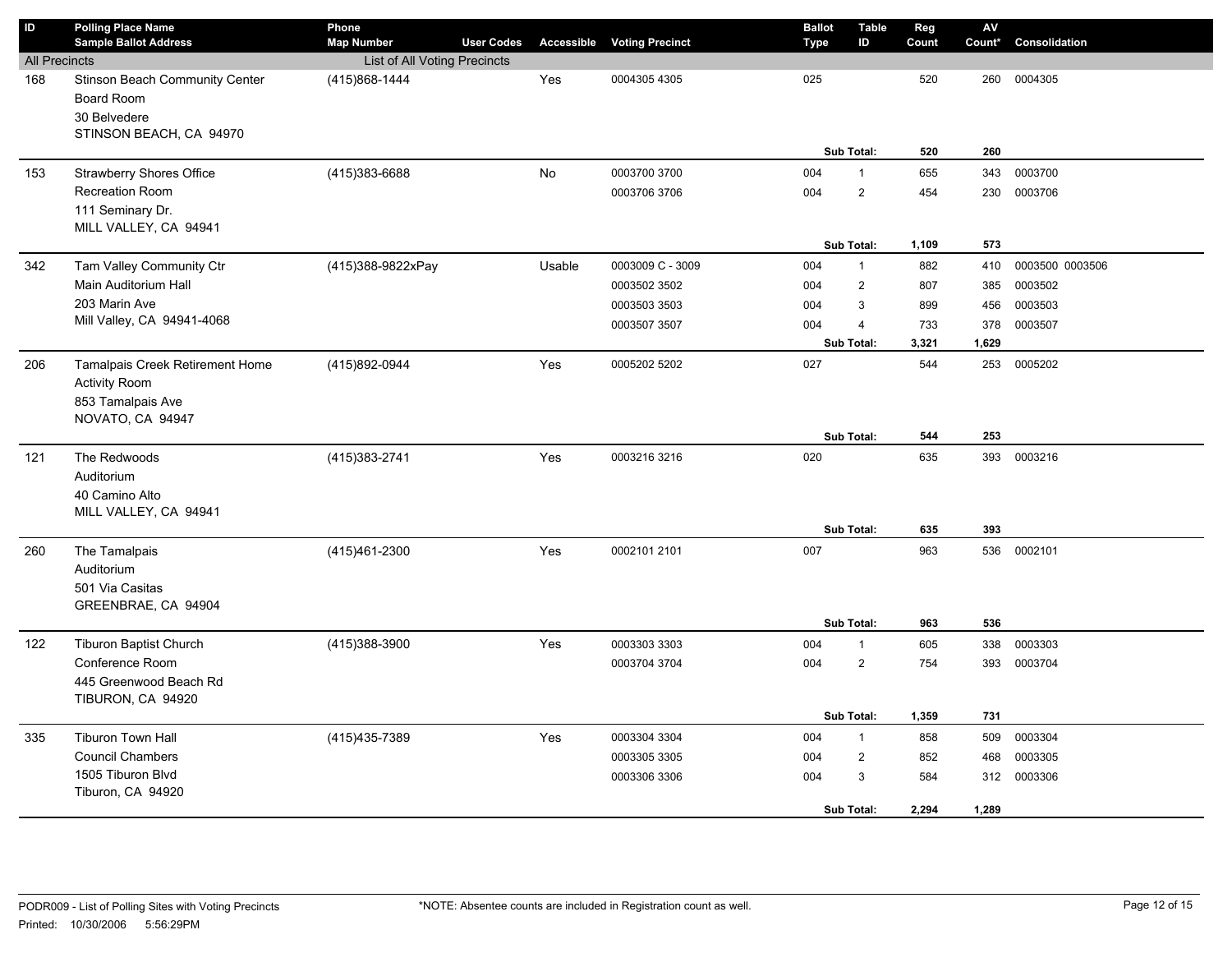| $\overline{D}$       | <b>Polling Place Name</b><br><b>Sample Ballot Address</b>                                                          | Phone<br><b>Map Number</b>   | <b>User Codes</b> | <b>Accessible</b> | <b>Voting Precinct</b> |  | <b>Ballot</b><br>Type | <b>Table</b><br>ID | Reg<br>Count | AV<br>Count* | Consolidation              |
|----------------------|--------------------------------------------------------------------------------------------------------------------|------------------------------|-------------------|-------------------|------------------------|--|-----------------------|--------------------|--------------|--------------|----------------------------|
| <b>All Precincts</b> |                                                                                                                    | List of All Voting Precincts |                   |                   |                        |  |                       |                    |              |              |                            |
| 407                  | <b>Tomales Regional History Center</b><br>Downstairs Meeting Room<br>26701 State Route 1<br>Tomales, CA 94971-0262 | (707) 878-9443               |                   | Yes               | 0004101 4101           |  | 022                   |                    | 614          | 367          | 0004101                    |
|                      |                                                                                                                    |                              |                   |                   |                        |  |                       | Sub Total:         | 614          | 367          |                            |
| 26                   | <b>Trinity Community Church</b><br>Fireside Room<br>1675 Grand Ave<br>SAN RAFAEL, CA 94901                         | (415) 725-6406               |                   | Yes               | 0001012 C - 1012       |  | 002                   |                    | 936          | 502          | 0001204 0001205            |
|                      |                                                                                                                    |                              |                   |                   |                        |  |                       | Sub Total:         |              | 502          |                            |
| 374                  | United Methodist Church                                                                                            | (415)892-9896                |                   | Yes               | 0005211 5211           |  | 027                   | $\mathbf{1}$       | 753          | 338          | 0005211                    |
|                      | Social Hall                                                                                                        |                              |                   |                   | 0005214 5214           |  | 027                   | $\overline{2}$     | 936          | 528          | 0005214                    |
|                      | 1473 South Novato Blvd<br>NOVATO, CA 94947                                                                         |                              |                   |                   | 0005218 5218           |  | 027                   | 3                  | 976          | 511          | 0005218                    |
|                      |                                                                                                                    |                              |                   |                   |                        |  |                       | Sub Total:         | 2,665        | 1,377        |                            |
| 35                   | Venetia Oaks                                                                                                       | (415) 507-0945               |                   | Usable            | 0001015 C - 1015       |  | 003                   | $\overline{1}$     | 899          | 446          | 0001501 0001502            |
|                      | <b>Recreation Room</b><br>263 N San Pedro Rd<br>San Rafael, CA 94903                                               |                              |                   |                   | 0001500 1500           |  | 003                   | $\overline{2}$     | 742          | 406          | 0001500                    |
|                      |                                                                                                                    |                              |                   |                   |                        |  | <b>Sub Total:</b>     |                    | 1,641        | 852          |                            |
| 9                    | Villa Marin<br>Card Room<br>100 Thorndale Dr<br>SAN RAFAEL, CA 94903                                               | (415)499-8711                |                   | Usable            | 0001110 1110           |  | 002<br>Sub Total:     |                    | 400<br>400   | 277<br>277   | 0001110                    |
| 55                   | <b>Wade Thomas School</b>                                                                                          | (415) 454-4603               |                   | Usable            | 0002002 C - 2002       |  | 009<br>$\mathbf{1}$   |                    | 794          | 437          | 0002200 0002203            |
|                      | Multipurpose Room                                                                                                  |                              |                   |                   | 0002003 C - 2003       |  | 009                   | $\mathbf 2$        | 954          | 455          | 0002202 0002204            |
|                      | Ross At Kensington<br>San Anselmo, CA 94960-2941                                                                   |                              |                   |                   | 0002201 2201           |  | 009                   | 3                  | 617          | 284          | 0002201                    |
|                      |                                                                                                                    |                              |                   |                   |                        |  | <b>Sub Total:</b>     |                    | 2,365        | 1,176        |                            |
| 161                  | Wild Horse Valley Clubhouse                                                                                        | (415)897-9812xpay            |                   | Yes               | 0004006 C - 4006       |  | 024                   |                    | 966          | 500          | 0004202 0004203            |
|                      | 110 Wild Horse Valley Dr<br>NOVATO, CA 94947                                                                       |                              |                   |                   |                        |  |                       | Sub Total:         | 966          | 500          |                            |
| 172                  | Woodacre Improvement Club                                                                                          | (415) 488-0708               |                   | Yes               | 0004011 C - 4011       |  | 015                   | $\mathbf{1}$       | 615          | 291          | 0004402A 0004402B 0004402C |
|                      | Large Room                                                                                                         |                              |                   |                   | 0004403 4403           |  | 015                   | $\overline{c}$     | 541          | 227          | 0004403                    |
|                      | 1 Garden Way<br>WOODACRE, CA 94973                                                                                 |                              |                   |                   |                        |  |                       | <b>Sub Total:</b>  | 1,156        | 518          |                            |
|                      |                                                                                                                    |                              |                   |                   |                        |  |                       |                    |              |              |                            |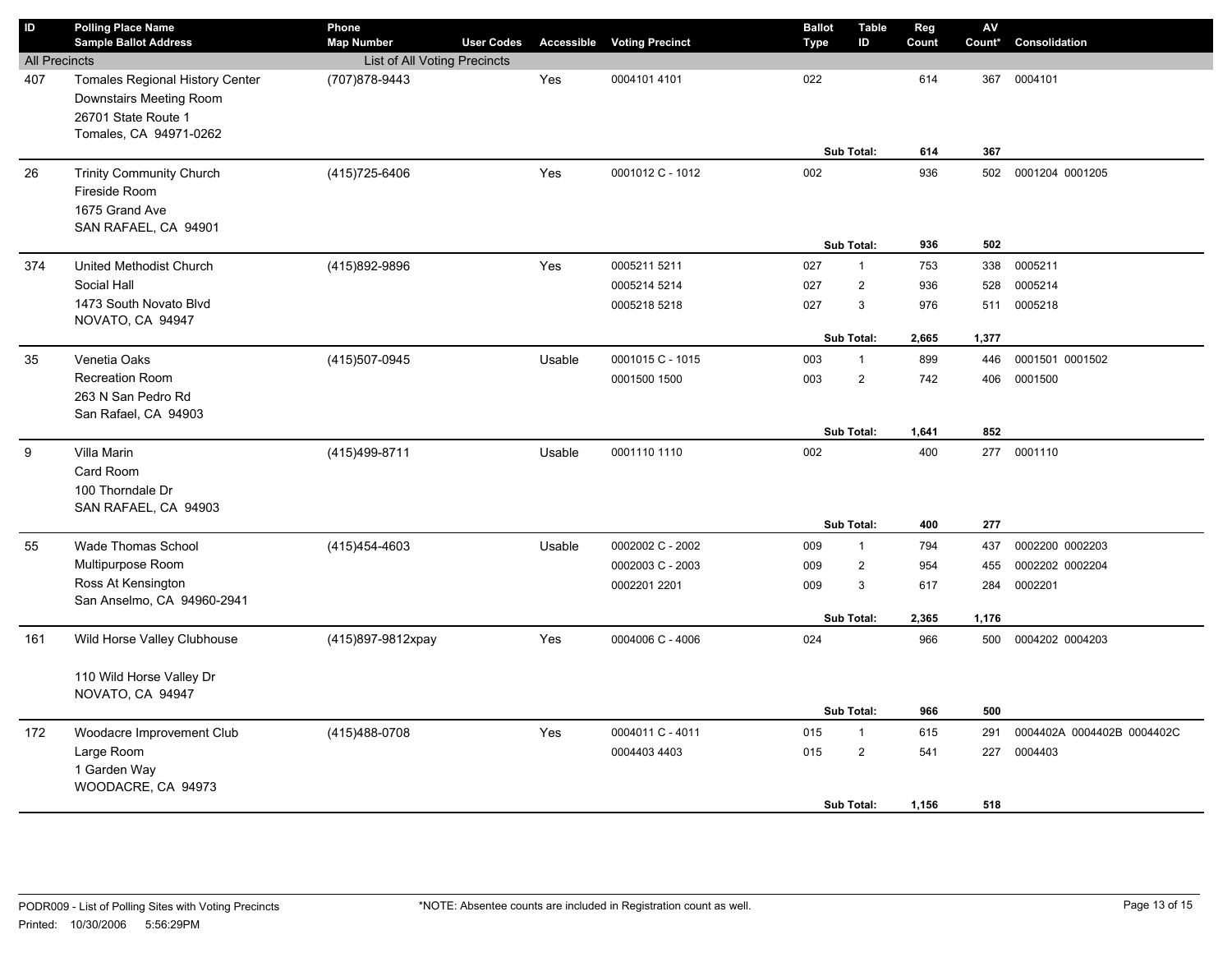| <b>IID</b>                                  | <b>Polling Place Name</b><br><b>Sample Ballot Address</b> | Phone<br><b>Map Number</b> |  |  | User Codes Accessible Voting Precinct | <b>Ballot</b><br>Type | Table<br>ID. | Reg<br>Count | AV     | <b>Count*</b> Consolidation |
|---------------------------------------------|-----------------------------------------------------------|----------------------------|--|--|---------------------------------------|-----------------------|--------------|--------------|--------|-----------------------------|
|                                             | Total Selected Poll Sites: 109                            |                            |  |  |                                       | <b>Grand Total:</b>   |              | 145.539      | 75,332 |                             |
| <b>Total Selected Voting Precincts: 192</b> |                                                           |                            |  |  |                                       |                       |              |              |        |                             |

**Total Unassigned Voting Precincts: 0**